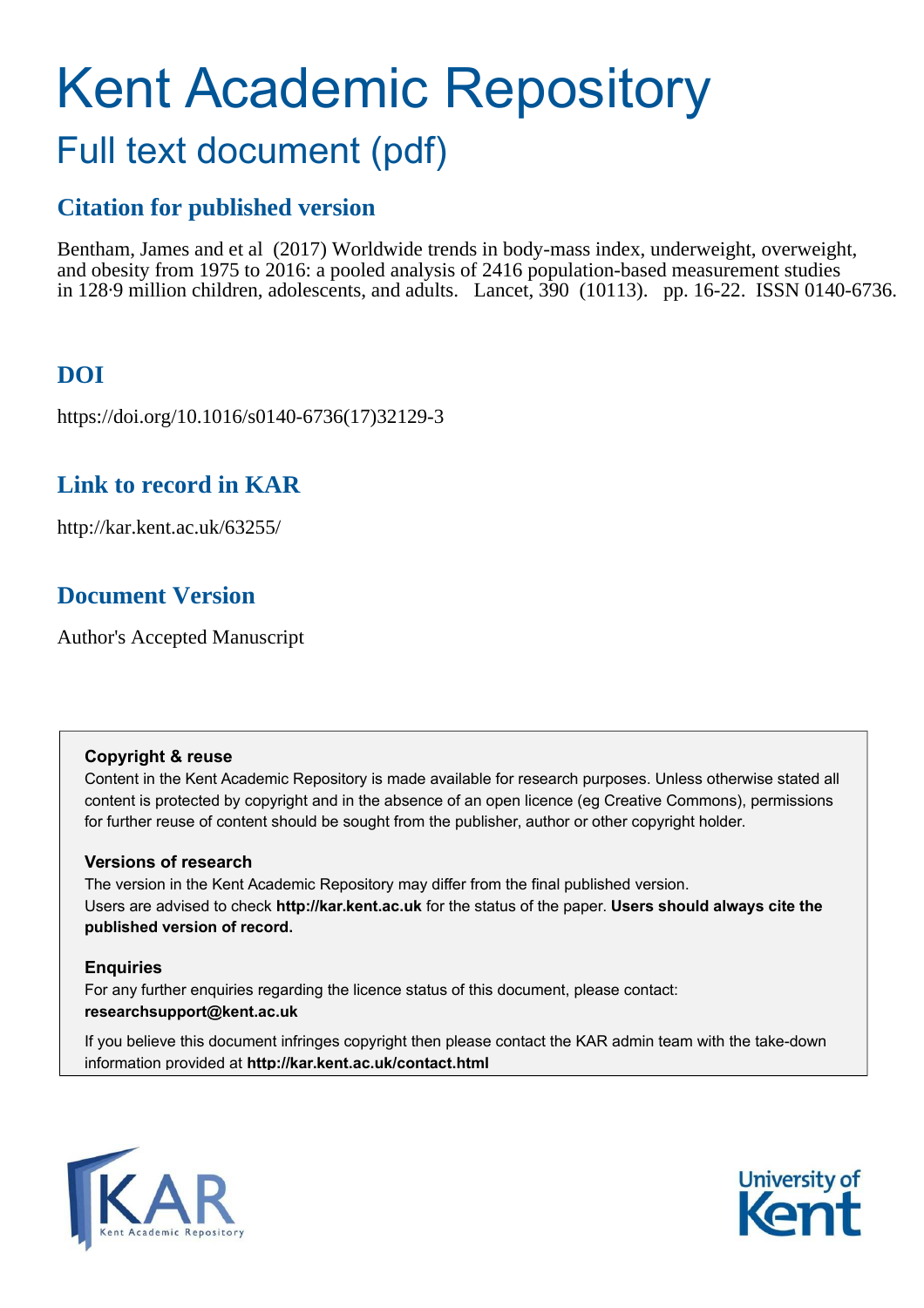**Worldwide trends in children's and adolescents' body mass index, underweight, overweight and obesity, in comparison with adults, from 1975 to 2016: a pooled analysis of 2,416 population-based measurement studies with 128.9 million participants** 

NCD Risk Factor Collaboration (NCD-RisC)\*

\* Members listed in the Appendix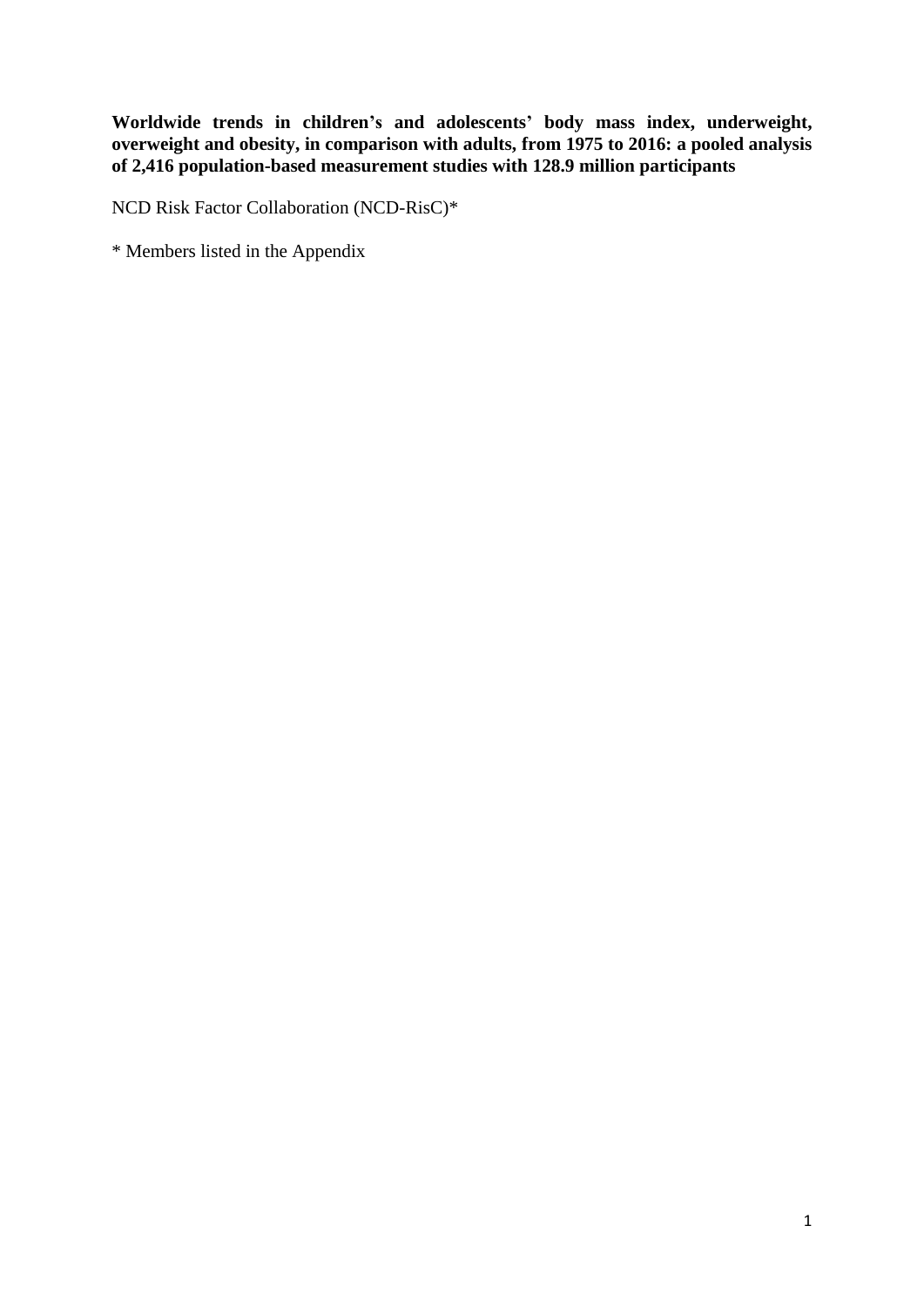## **Summary**

**Background:** Being underweight as well as overweight and obese in childhood and adolescence are associated with adverse health consequences throughout the life-course. Our aim was to estimate worldwide trends in mean body mass index (BMI) and a comprehensive set of BMI categories that cover the underweight to obese range in school-aged children and adolescents, and to compare trends with those of adults.

**Methods:** We re-analysed and pooled 2,416 population-based studies with measurements of height and weight on 128.9 million participants aged five years and older, including 31.5 million aged 5-19 years. We used a Bayesian hierarchical model to estimate trends from 1975 to 2016 for 200 countries in mean BMI and in prevalence of BMI in the following categories for children and adolescents aged 5-19 years: <-2SD from the median of the WHO growth reference (referred to as moderate and severe underweight hereafter), -2SD to <-1SD (mild underweight),  $-1SD$  to  $1SD$  (normal weight),  $>1$  SD to  $2SD$  (overweight), and  $>2SD$ (obesity).

**Findings:** Regional change in age-standardised mean BMI in girls ranged from -0.01 kg/m<sup>2</sup> per decade (-0.42 to 0.39; PP of the observed decrease being a true decrease  $= 0.5098$ ) in eastern Europe to 1.00 kg/m<sup>2</sup> per decade (0.69-1.35; PP > 0.9999) in central Latin America and 0.95 kg/m<sup>2</sup> per decade (0.64-1.25; PP > 0.9999) in Polynesia and Micronesia. The range for boys was from 0.09 kg/m<sup>2</sup> per decade (-0.33 to 0.49; PP = 0.6926) in eastern Europe to 0.77 kg/m<sup>2</sup> per decade (0.50-1.06 PP > 0.9999) in Polynesia and Micronesia. There has been a recent flattening of trends in northwestern Europe and the high-income English-speaking and Asia-Pacific regions for both sexes, southwestern Europe for boys, and central and Andean Latin America for girls. In contrast, the rise in BMI has accelerated in east and south Asia for both sexes, and southeast Asia for boys.

Global age-standardised prevalence of obesity increased from 0.7% (0.4-1.2) in 1975 to 5.6% (4.8-6.5) in 2016 in girls, and from 0.9% (0.5-1.3) to 7.8% (6.7-9.1) in boys; the prevalence of moderate and severe underweight decreased from 9.2% (6.0-12.9) to 8.4% (6.8-10.1) in girls and from 14.8% (10.4-19.5) to 12.4% (10.3-14.5) in boys. Prevalence of moderate and severe underweight was highest in India, 22.7% (16.7-29.6) among girls and 30.7% (23.5- 38.0) among boys. Prevalence of obesity was >30% in girls in Nauru, the Cook Islands and Palau and boys in the Cook Islands, Nauru, Palau, Niue and American Samoa in 2016, and was also ~20% or more in several countries in Polynesia and Micronesia, the Middle East and north Africa, and the Caribbean as well as in the USA. The global number of moderately or severely underweight girls and boys was 75 million (44-117) and 117 million (70-178), respectively, in 2016; The number of obese girls and boys was 50 (24-89) and 74 (39-125) million, respectively.

**Interpretation:** The rise in children's and adolescents' BMI has plateaued in many highincome countries, albeit at high levels, but has accelerated in parts of Asia, with trends no longer correlated with those of adults.

**Funding:** Wellcome Trust; AstraZeneca Young Health Programme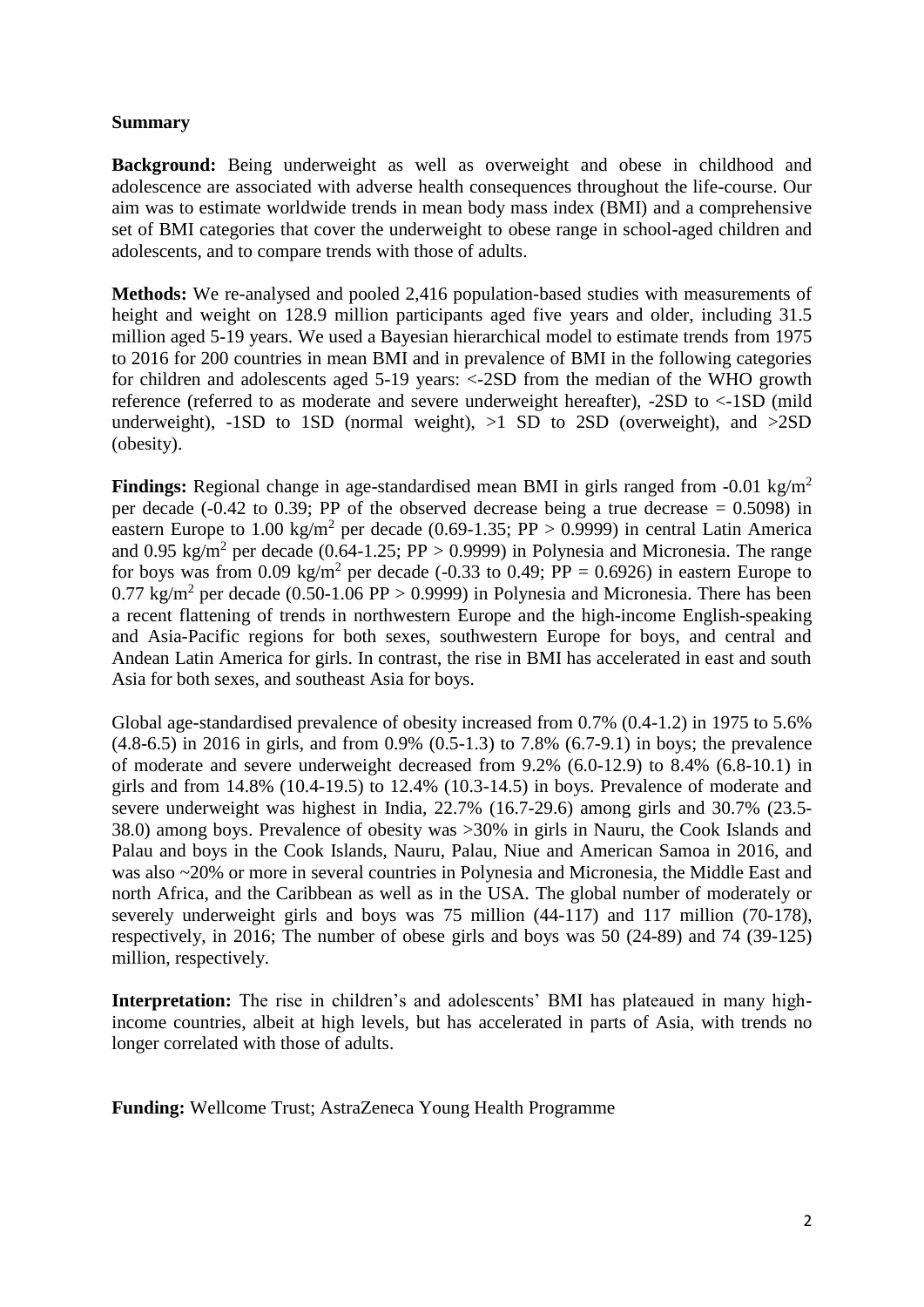#### **Research in Context**

#### Evidence before this study

We searched Medline (via PubMed) using the search terms ("body size"[mh:noexp] OR "body height"[mh:noexp] OR "body weight"[mh:noexp] OR "birth weight"[mh:noexp] OR "overweight"[mh:noexp] OR "obesity"[mh] OR "thinness"[mh:noexp] OR "Waist-Hip Ratio"[mh:noexp] OR "Waist Circumference"[mh:noexp] OR "body mass index"[mh:noexp]) AND ("Humans"[mh]) AND ("Health Surveys"[mh] OR "Epidemiological Monitoring"[mh] OR "Prevalence"[mh]) NOT Comment[ptyp] NOT Case Reports[ptyp]. Articles were screened according to the inclusion and exclusion criteria described in the Appendix.

We identified three prior global analyses of mean body mass index (BMI) and/or prevalence of overweight and obesity among adults;<sup>1-4</sup> one of these studies also estimated the prevalence of underweight in adults.<sup>4</sup> One study also included data on overweight and obesity in children and adolescents,<sup>3</sup> using a combination of measured and self-reported height and weight, and analysed in the same model as adults. A few multi-country studies and systematic reviews have reported, quantitatively or qualitatively, trends in overweight and obesity in children and adolescents, some also reporting underweight. To our knowledge, there is no global analysis of mean BMI, which is a summary measure of population distribution, or prevalence of underweight among school-aged children and adolescents.

#### Added value of this study

This study provides a complete picture of trends in mean BMI and prevalence of BMI categories that cover the underweight to obese range among school-aged children and adolescents for all countries in the world with the longest observation period, and compares trends with those of adults. It includes the first global estimates of mean BMI and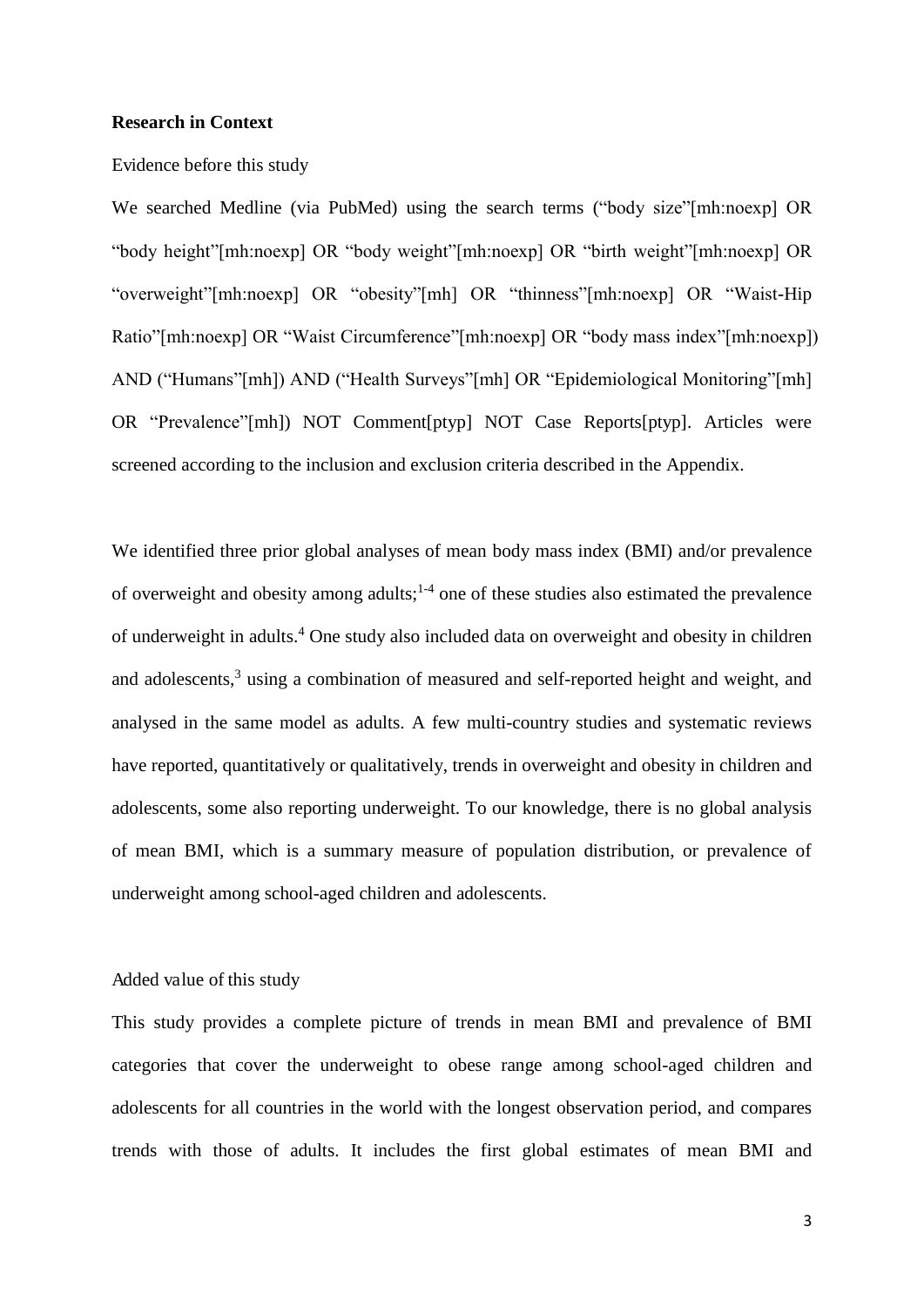underweight prevalence for children and adolescents. We also present trends in the number of children, adolescents and adults who are moderately or severely underweight and obese, and thus at risk of adverse health outcomes.

#### Implications of all the available evidence

Over the past four decades, mean BMI and obesity in school-aged children and adolescents have increased in most regions and countries. Despite this rise, more school-aged children and adolescents are moderately or severely underweight than obese, with the burden of underweight increasingly concentrated in south Asia and central, east and west Africa. The rise in children's and adolescents' BMI has plateaued, albeit at high levels, in many highincome countries but has accelerated in parts of Asia.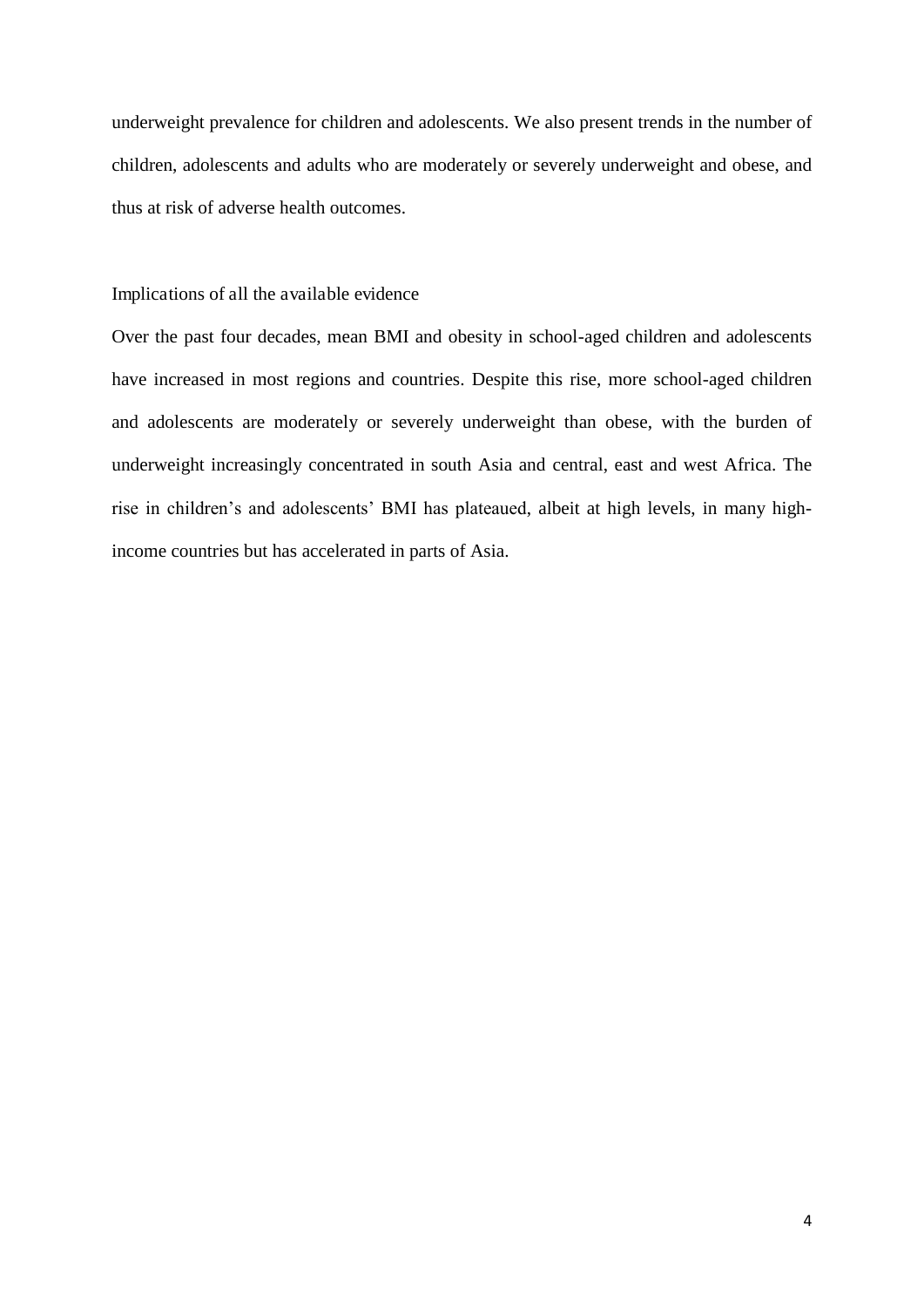#### **Introduction**

Being underweight as well as overweight or obese during childhood and adolescence are associated with adverse health consequences throughout the life-course. Underweight among children and adolescents is associated with higher risk of infectious diseases, and for girls of childbearing age, with adverse pregnancy outcomes, including maternal mortality, delivery complications, preterm birth and intrauterine growth retardation.<sup>5,6</sup> Preventing and reversing excess weight in children and adolescents is also important for a number of reasons:<sup>7,8</sup> First, weight loss and maintenance after weight loss are hard to achieve,<sup>9</sup> which means that gaining excess weight in childhood and adolescence is likely to lead to lifelong overweight and obesity.<sup>10</sup> Second, being overweight in childhood and adolescence is associated with greater risk and earlier onset of long-term (chronic) consequences such type 2 diabetes.<sup>7,8,11-13</sup> Third, childhood and adolescent obesity has adverse psychosocial consequences and lowers educational attainment.7,8,14,15 Finally, children and adolescents are more vulnerable to food marketing than adults, which makes reducing children's exposure to obesogenic foods a matter of child protection.<sup>7,16</sup>

Although trends in children's and adolescents' weight status have been documented in specific countries, there is limited comparable information on worldwide trends, and none for mean BMI and underweight (Research in Context panel). We pooled population-based data to estimate trends from 1975 to 2016 in mean body mass index (BMI) and in the prevalence of a comprehensive set of BMI categories that cover the underweight to obese range among children and adolescents for all countries in the world. We also generated updated estimates for adults,<sup>4</sup> so that we can compare the trajectory of the obesity epidemic in children and adolescents with that of adults.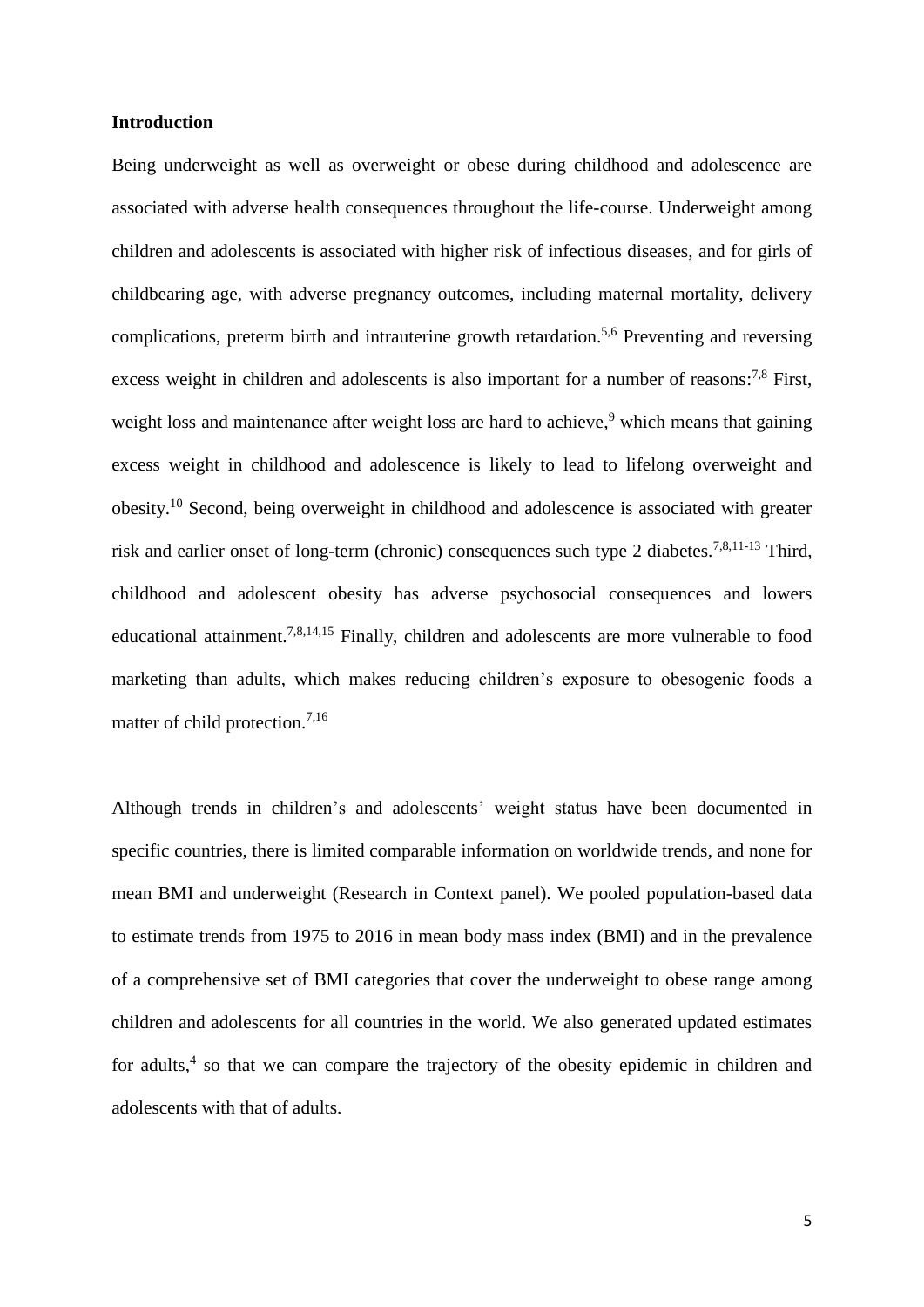#### **Methods**

#### Study design

We pooled and analysed population-based studies that had measured height and weight in people aged five years and older to estimate trends from 1975 to 2016 in mean BMI and BMI categories in 200 countries and territories (Appendix Table 1). We started our analysis from five years of age because the definitions of underweight, overweight and obesity change at five years of age.<sup>17</sup> Further, children enter school at or around this age, which is associated with a change in their nutrition and physical activity.<sup>18</sup>

We present data on school-aged children and adolescents (ages 5-19 years) and on adults (20 years and older). We conducted separate analyses for children and adolescents and for adults for two reasons: First, cut-offs used to define underweight, overweight, and obesity for children and adolescents are different from those for adults and vary by age and sex because of the natural growth in childhood and adolescence.<sup>19</sup> Second, the trajectory of the obesity epidemic in children and adolescents may be different from that of adults,  $20$  motivating separate analyses of trends. Similarly, underweight in children and adolescents is typically targeted through school and community-based nutrition programmes, decoupling its trajectory from that of adults.

For children and adolescents, we analysed trends in mean BMI and prevalence of BMI in the following categories: <-2SD from the median of the WHO growth reference for children and adolescents<sup>19</sup> (referred to as moderate and severe underweight hereafter),  $-2SD$  to  $\lt$ -1SD (mild underweight), -1SD to 1SD (normal weight), >1SD to 2SD (overweight), and >2SD (obesity). The cut-offs for calculating prevalences in these BMI categories were all agespecific and were applied to data in single years of age. We used the WHO definition because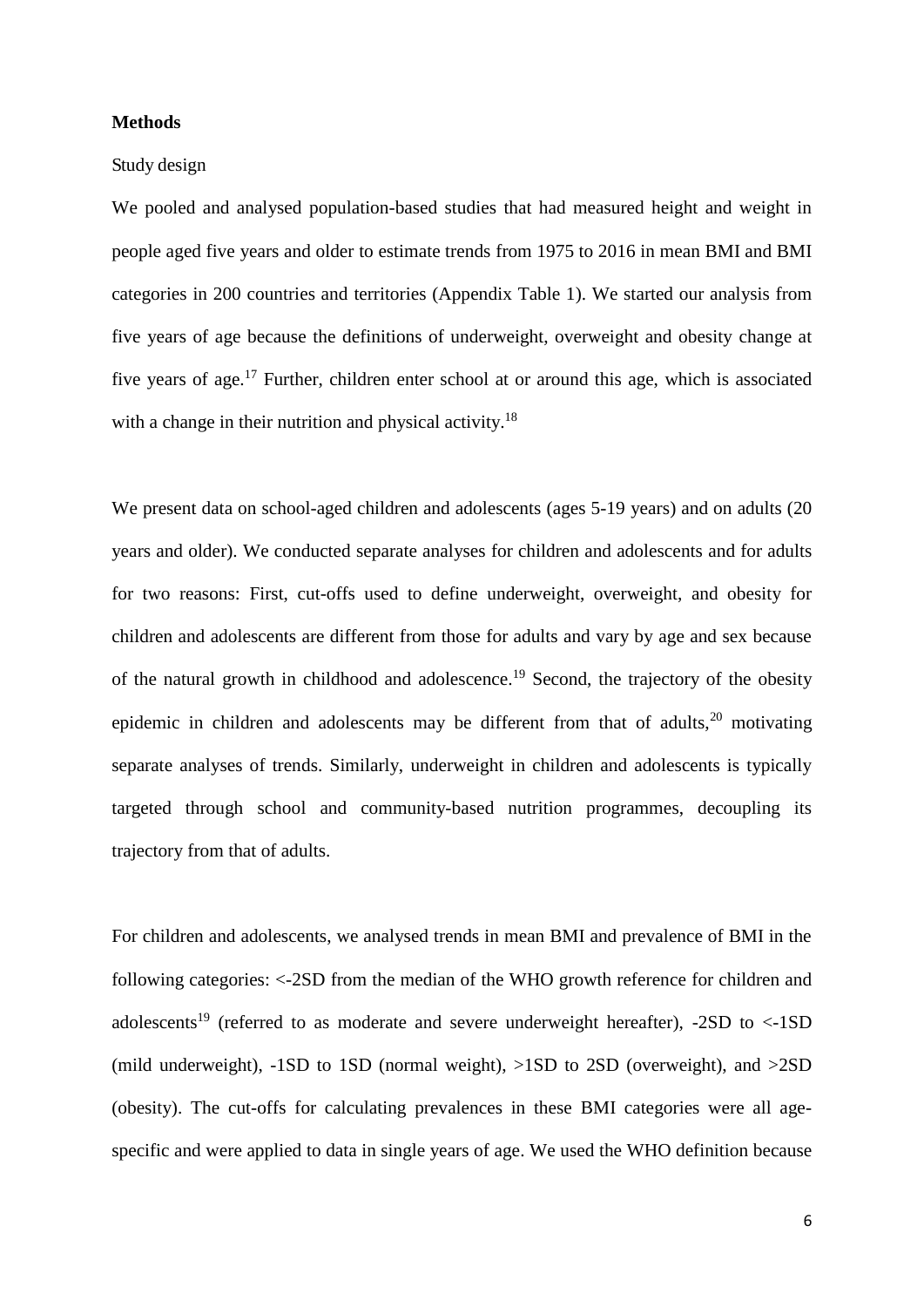it includes a comprehensive set of BMI categories ranging from moderate and severe underweight to obesity, defined based on symmetric thresholds of SDs from the reference population median. For adults, we analysed trends in mean BMI and prevalence of a comprehensive set of BMI categories as described in detail elsewhere and in the Appendix.<sup>4</sup> Results for children and adolescents are presented in the main paper; updated results for adults are presented in the Appendix except when compared with children/adolescents.

#### Data sources

Our methods for identifying and accessing data sources, and our inclusion and exclusion criteria, are described in Appendix 1. In summary, we used a database of population-based data on cardiometabolic risk factors collated by the NCD Risk Factor Collaboration (NCD-RisC), a worldwide network of health researchers and practitioners whose aim is to document systematically the worldwide trends and variations in non-communicable disease (NCD) risk factors. The database was collated through multiple routes for identifying and accessing data. We accessed publicly available population-based multi-country and national measurement surveys as well as the WHO STEPwise approach to Surveillance (STEPS) surveys. We requested, via WHO and its regional and country offices, from ministries of health and other national health and statistical agencies to identify and access population-based surveys. Requests were also sent via the World Heart Federation to its national partners. We made a similar request to the co-authors of an earlier pooled analysis of cardiometabolic risk factors, $1,21-23$  and invited them to reanalyse data from their studies and join NCD-RisC. To identify major sources not accessed through the above routes, we searched and reviewed published studies as detailed previously,<sup>4</sup> and invited all eligible studies to join NCD-RisC. Finally, NCD-RisC members are periodically asked to review the list of sources from their country, to suggest additional sources currently not in the database, and to verify that the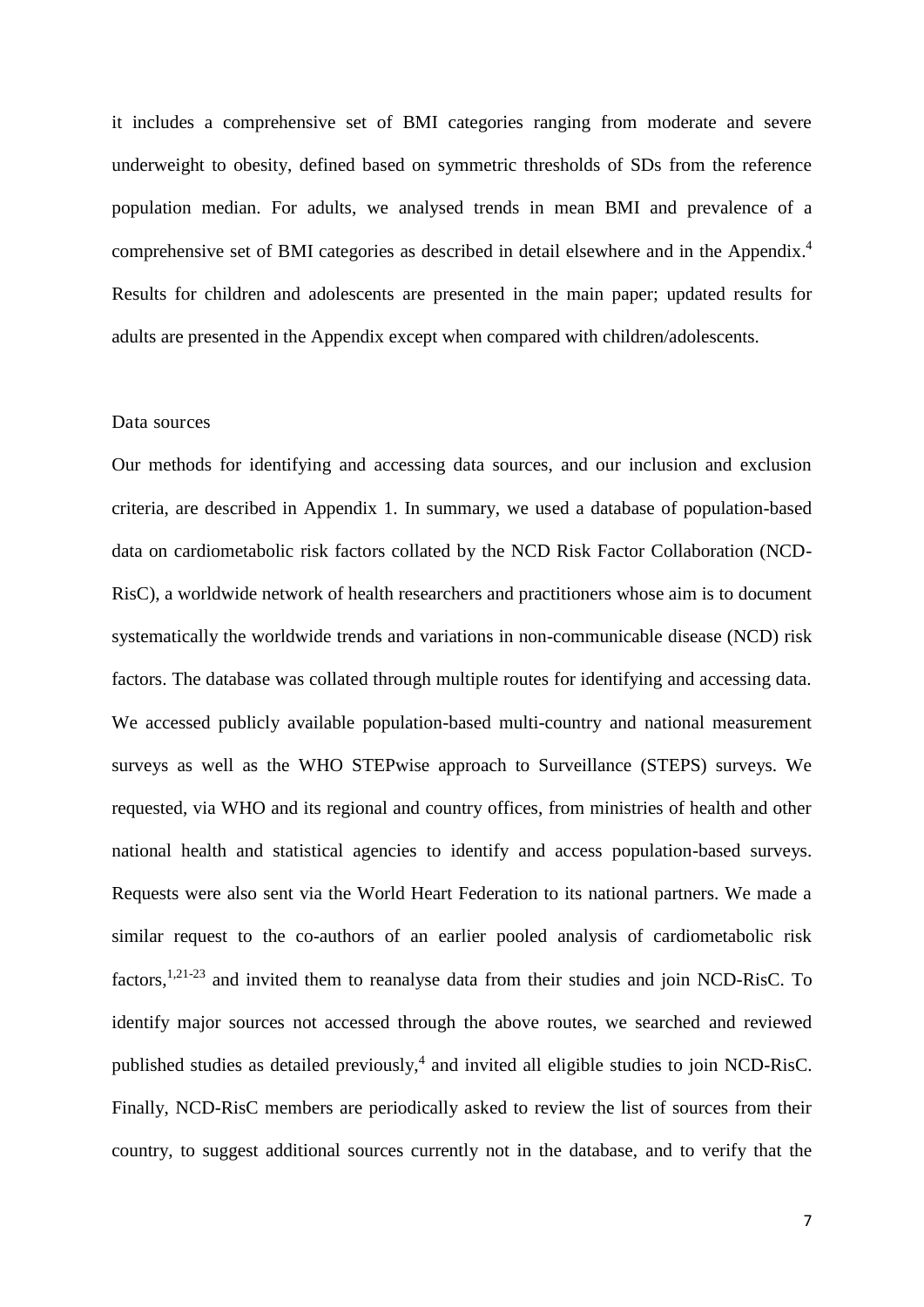included data from their country meet the inclusion criteria as listed in Appendix 1 and that there are no duplicates.

The list of data sources and their characteristics is provided in Appendix Table 2. In summary, we included data collected on samples of a national, subnational (i.e. covering one or more subnational regions, or more than three communities) or community (one or a small number of communities) population, which had measured weight and height. We did not use selfreported height and weight because they are subject to biases that vary by geography, time, age, sex, and socioeconomic characteristics.<sup>24-26</sup> Because of these variations, current approaches to correcting self-reported data leave residual bias.

#### Statistical methods

The statistical models used to estimate mean and prevalence by country, year, and age are described in detail in a statistical paper and related substantive papers;<sup>4,27-30</sup> the computer code is available at www.ncdrisc.org. In summary, we organised countries into 21 regions, mostly on the basis of geography and national income (Appendix Table 1). The exception was a region consisting of high-income English-speaking countries, grouped together because BMI and other cardiometabolic risk factors have similar trends in these countries, which can be distinct from other countries in their geographical region.<sup>4,28-30</sup>

The model had a hierarchical structure in which estimates for each country and year were informed by its own data, if available, and by data from other years in the same country and from other countries, especially those in the same region with data for similar time periods. The extent to which estimates for each country-year are influenced by data from other years and other countries depends on whether the country has data, the sample size of data, whether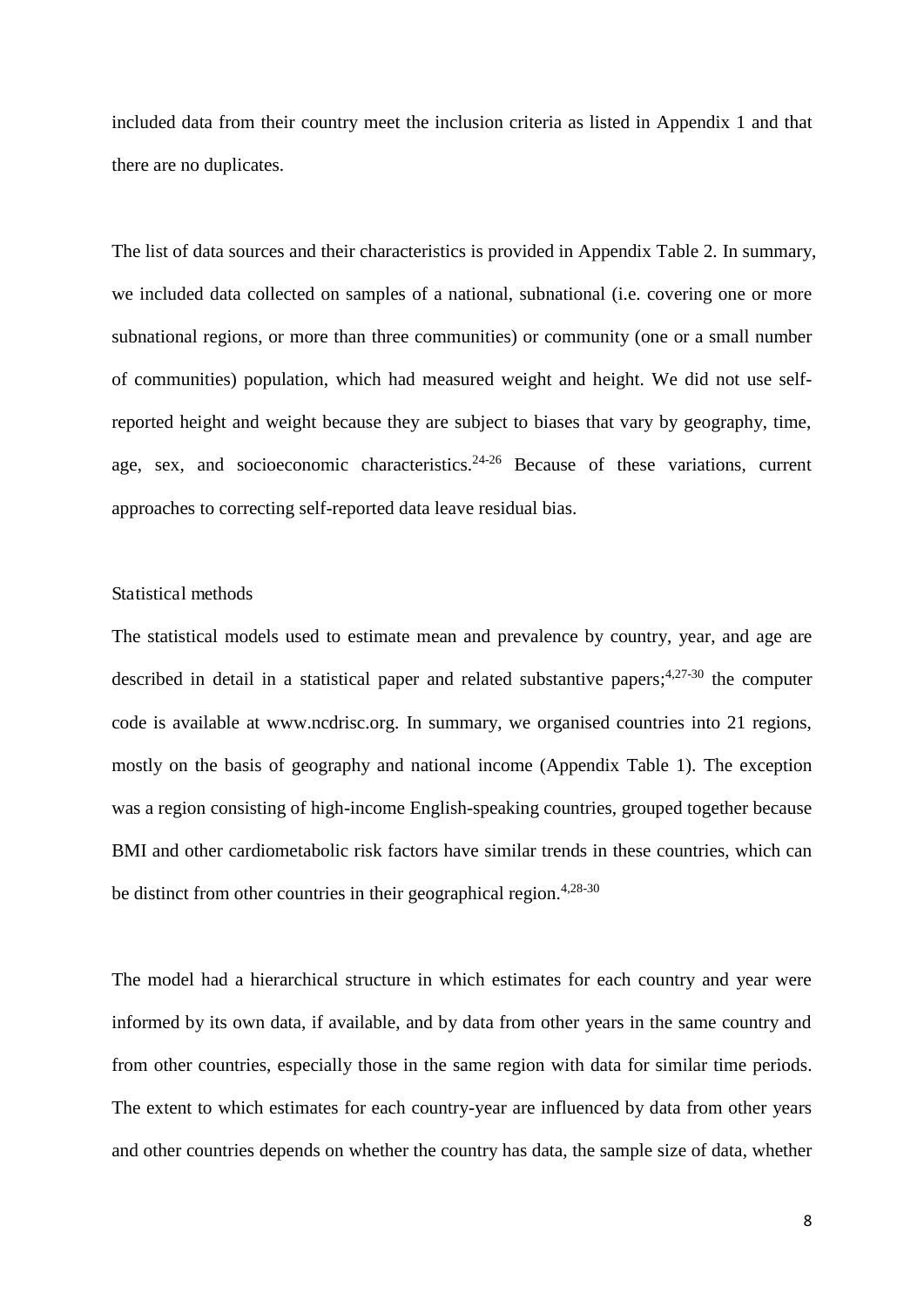or not they are national, and the within-country and within-region variability of the available data. The model incorporated non-linear time trends comprising linear terms and a secondorder random walk. The age association of BMI was modelled using a cubic spline to allow non-linear age patterns, which might vary across countries. The model accounted for the possibility that BMI in subnational and community samples might systematically differ from nationally representative ones, and have larger variation than in national studies. These features were implemented by including data-driven fixed-effect and random-effect terms for subnational and community data. The fixed effects adjust for systematic differences between subnational or community studies and national studies. The random effects allow national data to have larger influence on the estimates than subnational or community data with similar sample sizes. It also accounted for rural-urban differences in BMI, through the use of data-driven fixed effects for rural-only and urban-only studies. These rural and urban effects were weighted by the difference between study-level and country-level urbanisation in the year when the study was done. The statistical model included a covariate (proportion of national population living in urban areas; data from the World Urbanization Prospects, 2014 revision) that is associated with, and helps predict, BMI.<sup>31</sup> Results of model validation are reported elsewhere.<sup>4</sup> We performed all analyses by sex, because there are differences in BMI levels and trends in relation to sex.<sup>4</sup>

We analysed the data on mean BMI and on each of the above prevalence categories separately. We re-scaled the estimated prevalence categories so that the sum of different categories was 1.0 in each age, sex, country and year. The average scaling factors across draws ranged from 1.03 to 1.07, i.e., the sum of the separately estimated prevalence categories was close to 1.0.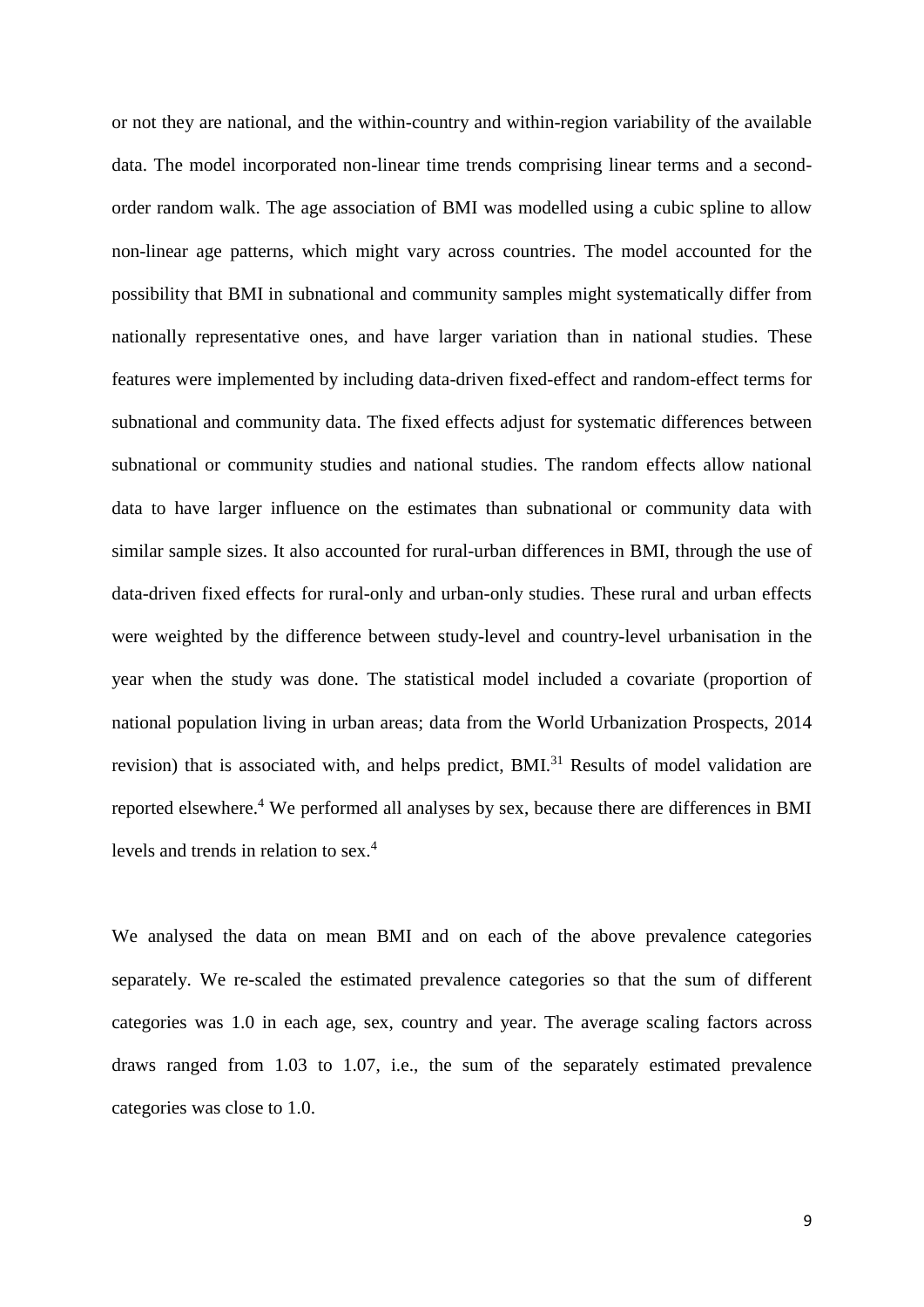We fitted the statistical model with the Markov chain Monte Carlo (MCMC) algorithm, and obtained 5,000 post-burn-in samples from the posterior distribution of model parameters, which were in turn used to obtain the posterior distributions of the above primary outcomes, i.e., mean BMI and each of the prevalence categories. For model fitting, data on participants aged 5-19 years were included in the analysis of trends in children and adolescents, and on participants aged 18 years and older in the analysis of trends in adults. Data on participants aged 18 and 19 years were included in both sets of models because these groups form a transitional age from adolescence to adulthood, and hence help inform the estimates in both groups. Posterior estimates were made in one-year age groups for ages 5-19 years and in fiveyear age groups for those aged 20 years and older. For presentation, we used the posterior estimates for age 5-19 years for children and adolescents, and for ages 20 years and above for adults. Age-standardised estimates were generated by taking weighted averages of age-sexspecific estimates, separately for children and adolescents and for adults, with use of age weights from the WHO standard population.<sup>32</sup> Estimates for regions and the world were calculated as population-weighted averages of the constituent country estimates by age group and sex. The number of children, adolescents and adults who are underweight, overweight or obese was calculated by multiplying the corresponding age-specific prevalence by the population at the country, year and sex level.

The reported credible intervals (CrI) represent the  $2.5<sup>th</sup>-97.5<sup>th</sup>$  percentiles of the posterior distributions. The uncertainties of our estimates, represented by the widths of the credible intervals, arise from uncertainty due to sampling in each data source; uncertainty associated with the variability of national data beyond what is accounted for by sampling; additional uncertainty associated with subnational and community data, and data that are from ruralonly or urban-only samples; and uncertainty due to making estimates by country, year and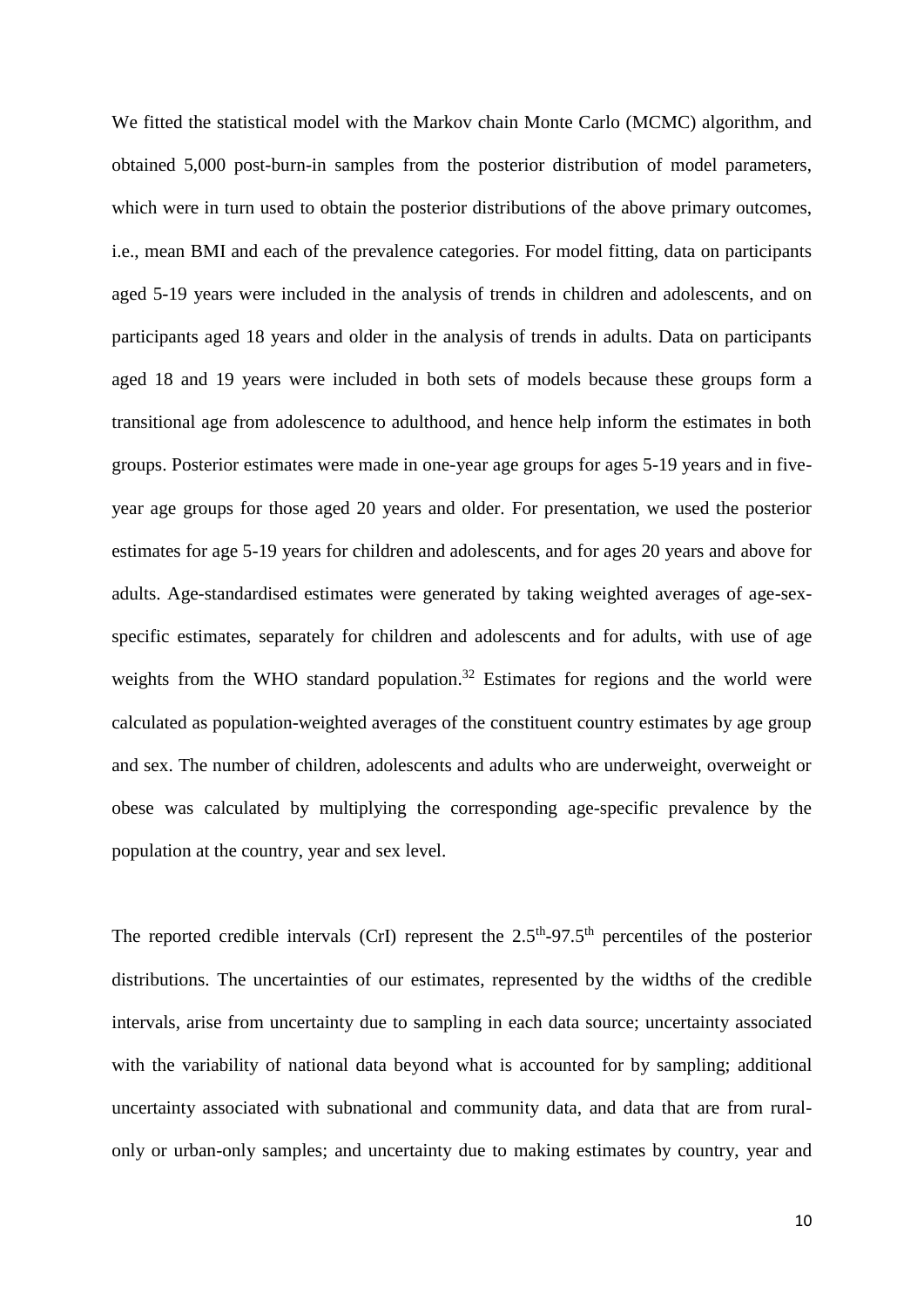age when data were missing or scarce, in the country-year-age group unit for which estimates are made, in proximate time periods and ages in that country and in other countries in the same region. We also report the posterior probability (PP) that an estimated increase or decrease represents a truly increasing or decreasing trend.

## Role of funding source

The funder of the study had no role in study design, data collection, analysis, interpretation, or writing of the report. Country and Regional Data Group members, JB, MDC, VB, HB and BZ had full access to the data in the study. The corresponding author had final responsibility for the decision to submit for publication.

#### **Results<sup>1</sup>**

 $\overline{a}$ 

#### Data sources

We pooled 2,416 population-based data sources (Appendix Figure 1 and Appendix Figure 2) with measured height and weight in 128.9 million people aged five years and older (Appendix Table 3). 1,099 sources included data on 24.1 million participants aged 5-17 years, 848 on 7.4 million participants aged 18-19 years, and 1,820 on 97.4 million participants aged 20 years and older (Appendix Figure 3 and Appendix Table 3). Additional information on the age distribution of data sources and participants is shown in Appendix Figure 3 and Appendix Table 3. 1,187 (49%) of our data sources were from national samples, 390 (16%) covered one or more subnational regions, and the remaining 839 (35%) were from one or a small number of communities (Appendix Figure 2). 583 (24%) data sources were from years before 1995 and another 1,833 (76%) were from 1995 and later (Appendix Figure 2). The number of data

<sup>&</sup>lt;sup>1</sup> Interactive visualisations and downloadable files on country results are available at www.ncdrisc.org.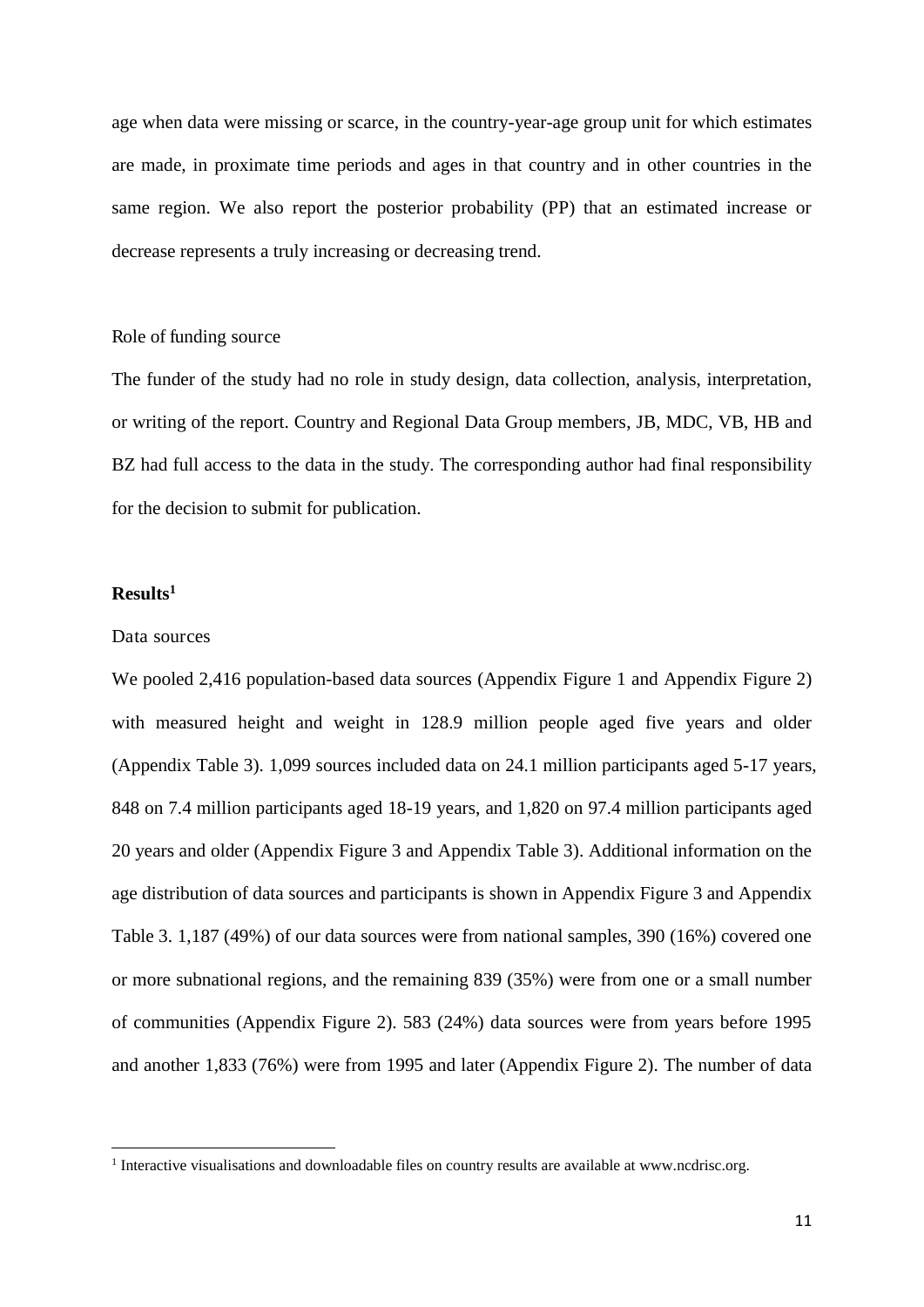sources per country in different regions ranged from 3.4 in the Caribbean to 54.0 in the highincome Asia-Pacific region (Appendix Figure 2).

#### Mean BMI (global and regional)

In 1975, global age-standardised mean BMI of school-aged children and adolescents aged 5- 19 years was 17.2 kg/m<sup>2</sup> (95% CrI 16.8-17.6) for girls and 16.8 kg/m<sup>2</sup> (16.3-17.2) for boys (Figure 1). Mean BMI was lowest in south Asia, with an age-standardised mean of 15.8 kg/m<sup>2</sup> (15.2-16.3) for girls and 15.0 kg/m<sup>2</sup> (14.5-15.6) for boys, followed by east Africa. Girls in Melanesia, Polynesia and Micronesia, and the high-income English-speaking region had the highest age-standardised mean BMI in 1975, all above 19.0 kg/m<sup>2</sup>. The highest mean BMIs for boys were those in Polynesia and Micronesia  $(19.1 \text{ kg/m}^2; 18.0\text{-}20.2)$ , followed by the high-income English-speaking region.

From 1975 to 2016, children's and adolescents' age-standardised mean BMI increased globally and in most regions (Figure 1). The global increase was  $0.32 \text{ kg/m}^2$  per decade (0.23-0.41; PP of the observed increase being a true increase >0.9999) for girls and 0.40 kg/m<sup>2</sup> per decade (0.30-0.50; PP >0.9999) for boys, leading to virtually-identical agestandardised mean BMIs of 18.6 kg/m<sup>2</sup> (18.4-18.7) and 18.5 kg/m<sup>2</sup> (18.3-18.7), respectively, in 2016. The corresponding figures for adults were  $24.8 \text{ kg/m}^2$  (24.6-25.0) in women and  $24.5 \text{ kg/m}^2$  (24.3-24.6) in men.

Regional change in girls ranged from virtually no change  $(-0.01 \text{ kg/m}^2 \text{ per decade } (-0.42 \text{ to }$ 0.39; PP of the observed decrease being a true decrease  $= 0.5098$ ) in eastern Europe to 1.00 kg/m<sup>2</sup> increase per decade (0.69-1.35; PP > 0.9999) in central Latin America and 0.95 kg/m<sup>2</sup> per decade  $(0.64-1.25; PP > 0.9999)$  in Polynesia and Micronesia. The range for boys was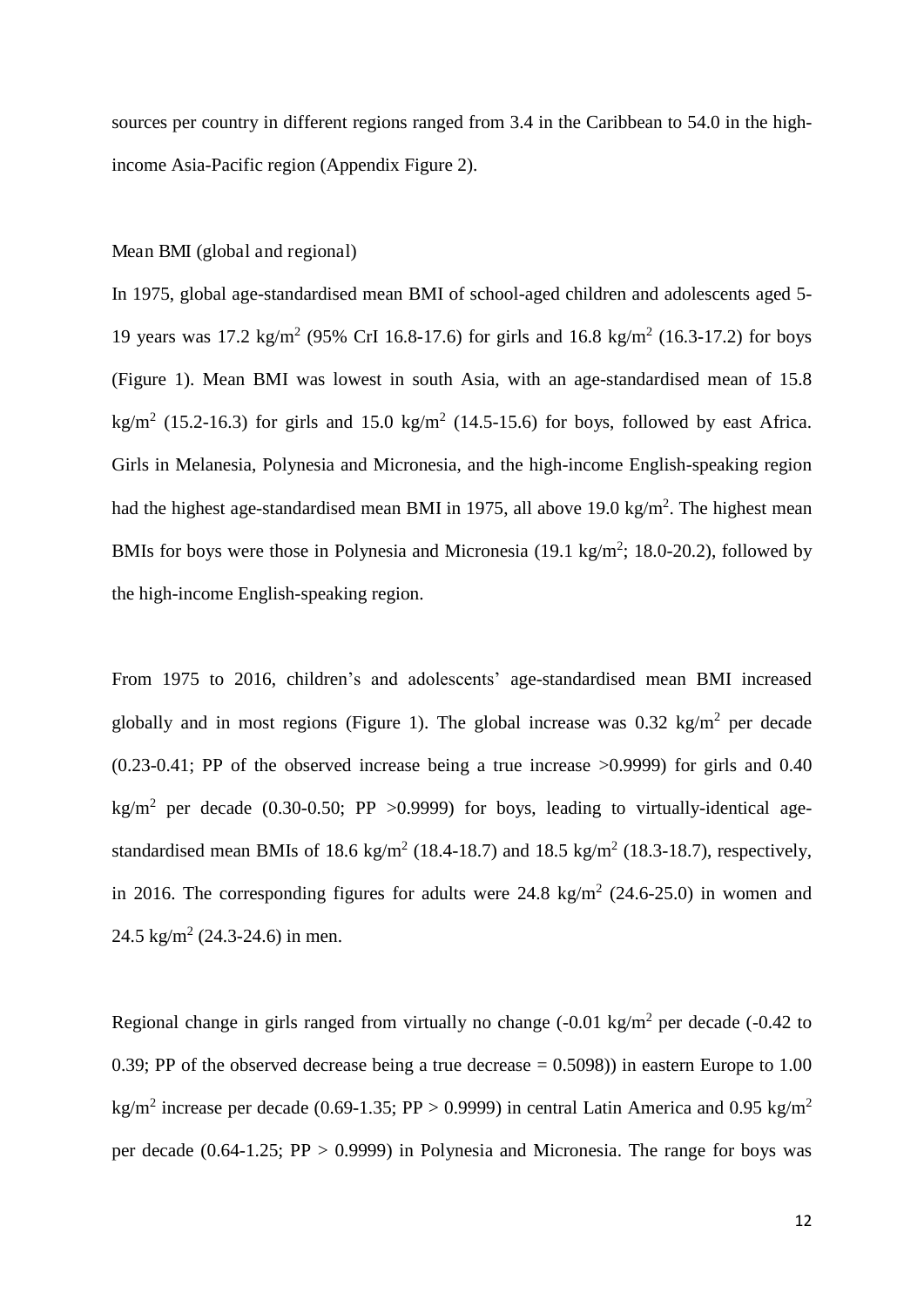from 0.09 kg/m<sup>2</sup> per decade (-0.33 to 0.49; PP = 0.6926) in eastern Europe to 0.77 kg/m<sup>2</sup> per decade (0.50-1.06 PP > 0.9999) in Polynesia and Micronesia. In some regions, children's and adolescents' BMI increased gradually over the four decades of analysis (Figure 1). However, there has been a recent flattening of trends in northwestern Europe and the high-income English-speaking and Asia-Pacific regions for both sexes, southwestern Europe for boys, and central and Andean Latin America for girls. With the exception of women in high-income Asia-Pacific region, adult mean BMI is still increasing in all of these regions and sexes (Figure 1). In contrast to this plateauing, the rise in mean BMI has accelerated since around 2000 in east and south Asia for both sexes, and in southeast Asia for boys.

The lowest child and adolescent BMIs in 2016 were still those in south Asia and east Africa, with age-standardised mean BMIs between  $16.9$  and  $17.9 \text{ kg/m}^2$  for boys and girls; the highest were those in Polynesia and Micronesia for both sexes, followed by Melanesia and the high-income English-speaking region. Age-standardised mean BMIs of girls and boys in Polynesia and Micronesia, which were 23.1 kg/m<sup>2</sup> (22.4-23.8) and 22.4 kg/m<sup>2</sup> (21.6-23.1), respectively, were higher than those of adults in some regions. Children's and adolescents' age-standardised mean BMI was also  $>20$  kg/m<sup>2</sup> in Melanesia and many parts of Latin America and the Caribbean.

The regional rankings in 2016 differed slightly between children aged 5-9 years and adolescents aged 10-19 years (Appendix Figure 4). For example, the lowest mean BMI in 5- 9-year olds was seen in east Africa in both sexes, whereas in those aged 10-19 years, south Asian boys and girls had lower mean BMI than their African peers. Polynesians/Micronesians had the highest mean BMI in 5-9-year as well as 10-19-year olds, with the subsequent spots held by the high-income English-speaking region, regions in Latin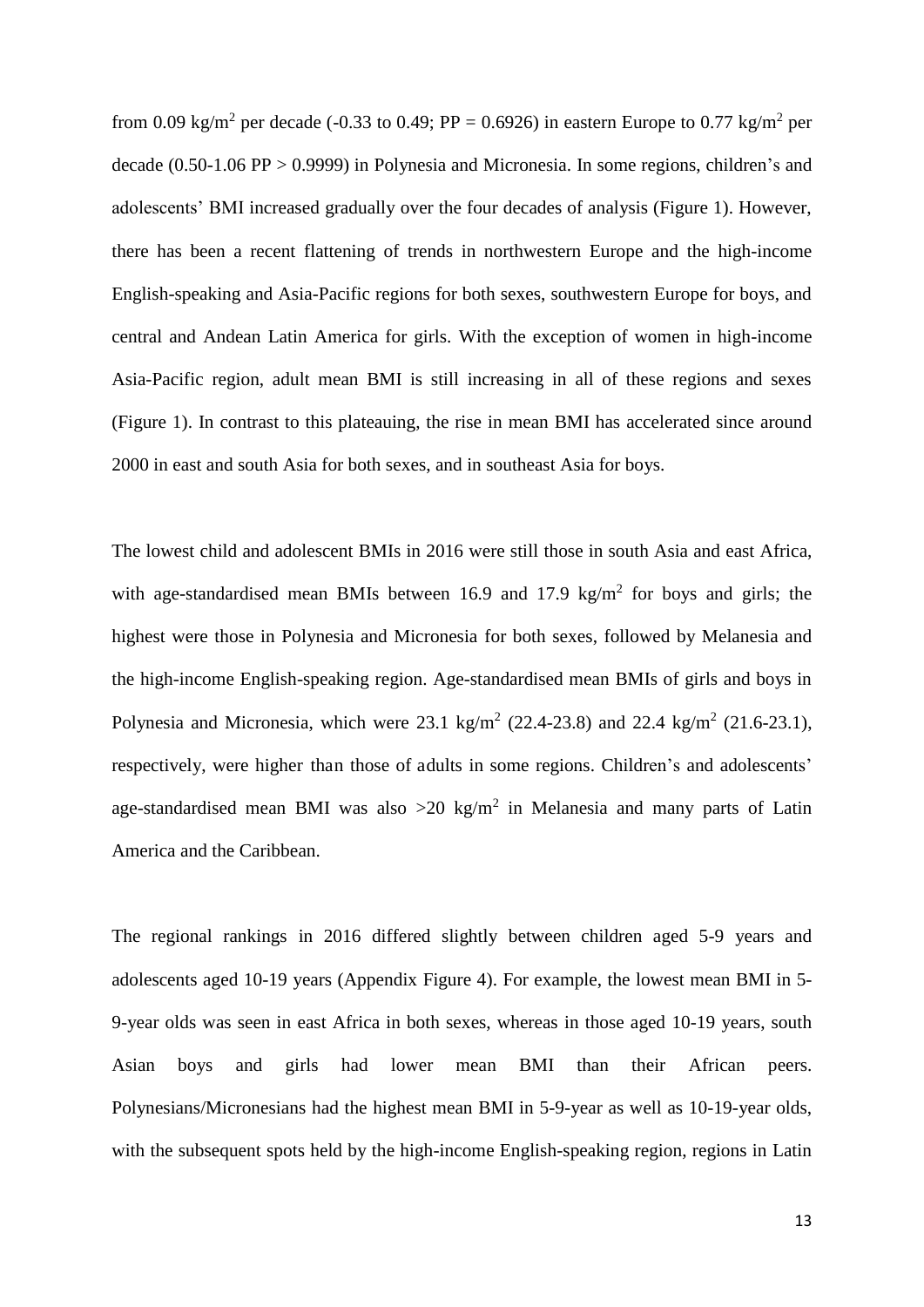America and the Caribbean, and Melanesia. Among these regions, central Latin America had a poorer ranking (i.e., higher BMI relative to other regions) at 10-19 years than at 5-9 years of age, as did boys in the high-income English-speaking region. In contrast, East Asia performed worse in ranking in 5-9 years of age than it did in 10-19 years.

## Mean BMI (country)

The lowest age-standardised mean BMI over the 42 years of analysis among girls was that of Bangladeshi girls in 1975 (15.6 kg/m<sup>2</sup>; 13.2-17.9), and among boys that of Ethiopian boys in 1975 (14.4 kg/m<sup>2</sup>; 11.9-17.0) (Figures 2 and 3). Age-standardised mean BMI in 1975 was  $\langle 21 \text{ kg/m}^2$  in every country, except for girls in American Samoa, who had an agestandardised mean BMI of 21.2 kg/m<sup>2</sup> (20.6-21.9). From 1975 to 2016, age-standardised mean BMI increased by  $>0.25$  kg/m<sup>2</sup> per decade in 155 countries in girls, with the rise  $>1.0$  $\text{kg/m}^2$  per decade in some countries in Polynesia and in Mexico (PP of being a true rise >0.9999); in boys, the rise was >0.25 kg/m<sup>2</sup> per decade in 189 countries and >1.0 kg/m<sup>2</sup> per decade in the Cook Islands. When subsets of the analysis period are considered, before the year 2000, age-standardised mean BMI increased in virtually every country. After 2000, there were non-significant declines in mean BMI in 29 countries for girls and 12 (mostly western) countries for boys.

In 2016, Ethiopia had the lowest age-standardised mean BMI for both sexes,  $16.8 \text{ kg/m}^2$  $(15.6-17.9)$  for girls and  $15.5 \text{ kg/m}^2$   $(14.4-16.6)$  for boys (Figures 2 and 3). Other countries with low BMI in both sexes in 2016 were Niger, Senegal, India, Bangladesh, Myanmar and Cambodia. At the other extreme, age-standardised mean BMI was  $>24$  kg/m<sup>2</sup> in girls and boys in Cook Islands and Niue and girls in Samoa, which was greater than that for adults of the same sex in 36 countries for females and 59 countries for males. Age-standardised mean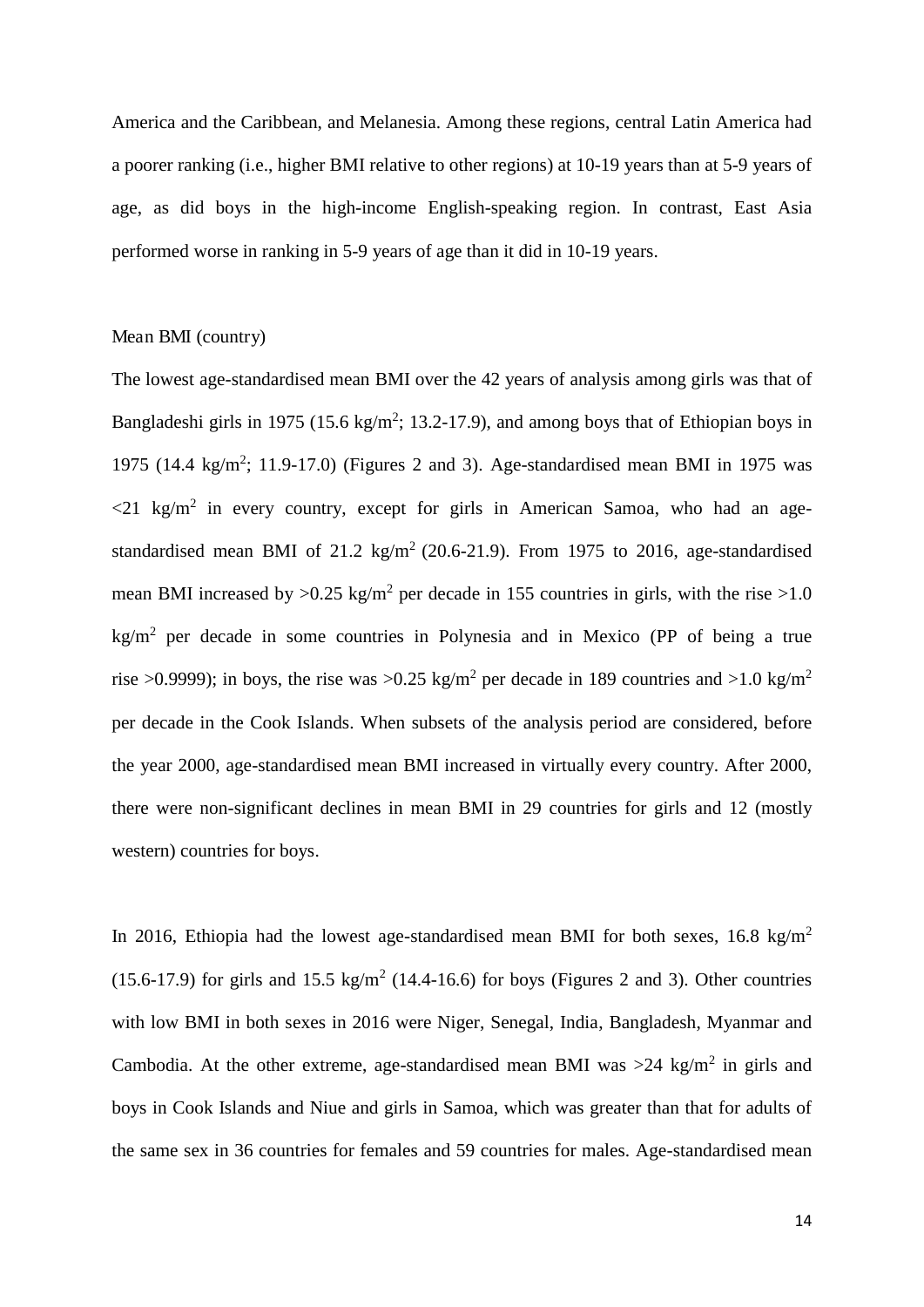BMI was between 22 and 24 kg/m<sup>2</sup> in another 11 countries for girls and 10 countries for boys, including in Polynesian/Micronesian islands, girls in Bahamas and Chile, and boys in Qatar and Kuwait.

The age-standardised mean BMI for children and adolescents and for adults were correlated in 1975 and 2016 (correlation coefficients  $= 0.80$  and 0.85 for females and 0.92 and 0.89 for males) (Figure 4a). Changes in age-standardised mean BMI were moderately correlated between the two age groups before  $2000$  (correlation coefficient = 0.52 for females and 0.51 for males) but only weakly after  $2000$  (correlation coefficient  $= 0.14$  for females and 0.21 for males) (Figure 4b). The decoupling of BMI trends in children and adolescents and those of adults is due to a set of distinct regional phenomena: Adults continued to gain weight in most high-income western countries, where children's and adolescents' mean BMI stopped rising or even declined slightly. In contrast, in Oceania, the rise in adult BMI seems to have plateaued, albeit at high levels, whereas children's and adolescents' BMI continues to rise. In Latin America and the Caribbean, there is more variation in the rate of BMI increase in children and adolescents than in adults.

In 1975, girls had higher age-standardised mean BMI than boys in most countries in sub-Saharan Africa, south Asia and the Middle East and north Africa, and lower age-standardised mean BMI than boys in many countries in Europe and Latin America and the Caribbean (Figure 5). Higher BMI in girls than boys was still seen in 2016 in many sub-Saharan African and south Asian countries. By contrast, the gender gap in BMI in the Middle East and north Africa reversed as boys gained more weight than girls. In Europe and Latin America, girls gained more weight than boys, removing the gender gap in BMI.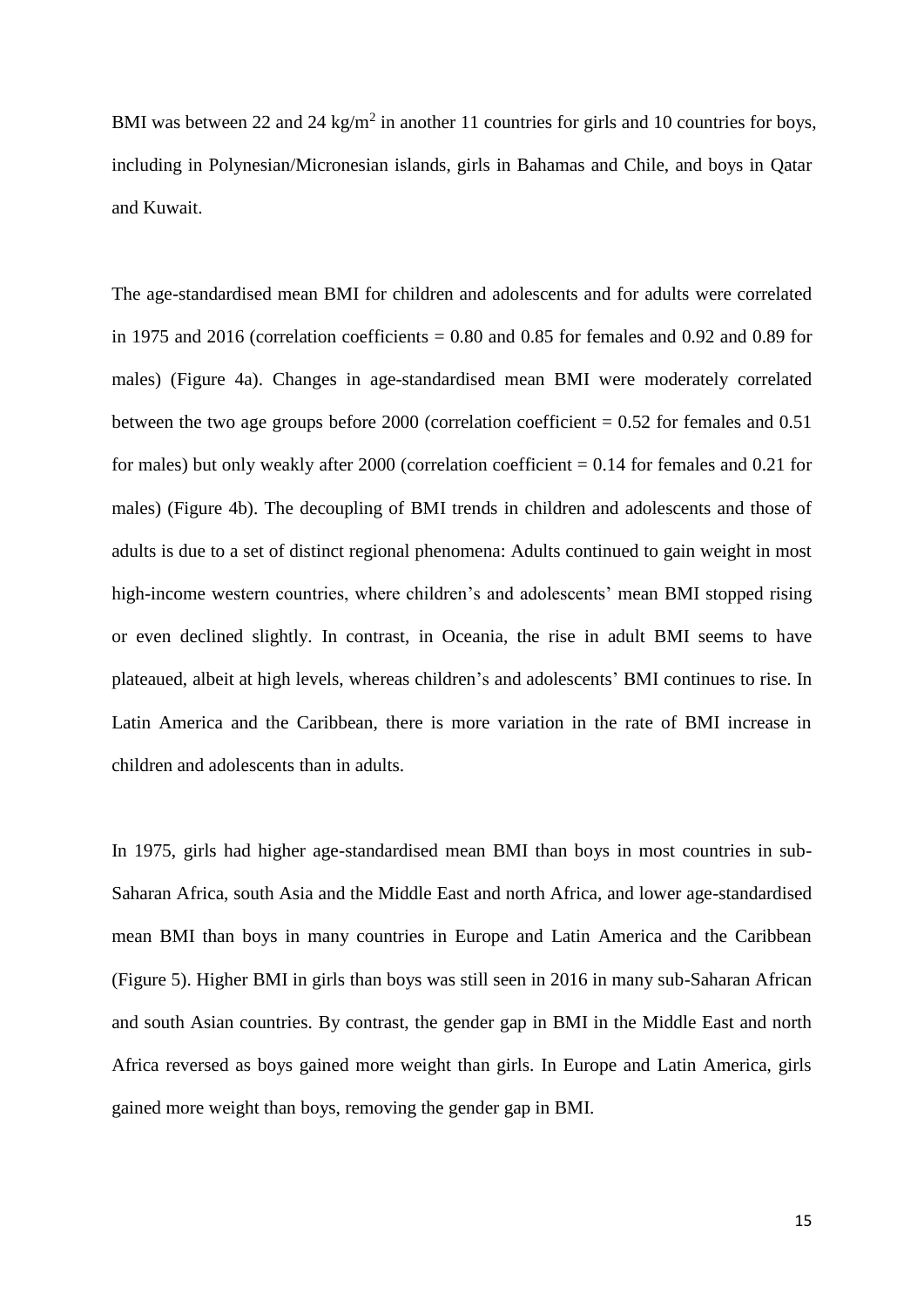Prevalence of BMI categories (global and regional)

Over the 42 years of analysis, the global age-standardised prevalence of obesity in children and adolescents increased from 0.7% (0.4-1.2) to 5.6% (4.8-6.5) in girls, and from 0.9% (0.5- 1.3) to 7.8% (6.7-9.1) in boys (Figure 6). Obesity increased in every region, with proportional rise being smallest in high-income regions (on average 30-50% per decade) and largest in Southern Africa (~ four folds per decade).

Globally, the prevalence of moderate and severe underweight changed less than the rise in obesity, from 9.2% (6.0-12.9) to 8.4% (6.8-10.1) in girls and from 14.8% (10.4-19.5) to 12.4% (10.3-14.5) in boys. The relatively small change in moderate and severe underweight prevalence at the global level, however, was partly due to faster population growth in regions where underweight prevalence is higher (e.g., the share of school-aged children and adolescents living in south Asia, where prevalence is highest, increased from 20.5% to 26.4% in girls, and 21.1% to 27.1% in boys from 1975 to 2016) while prevalence declined in most regions. The largest proportional decline in the prevalence of moderate and severe underweight occurred in Polynesia and Micronesia and in Southern Africa in both sexes, where prevalence declined by an average of up to one third per decade for girls and by about one fifth per decade for boys from 1975 to 2016 (Figure 6). There was a non-significant rise of about 6% per decade ( $PP = 0.6630$ ) in underweight in girls in Southeast Asia. Nonetheless, in most regions the increase in the prevalence of overweight and obesity was larger than the decline in the prevalence of underweight (Figure 6), i.e. an increase in the width of the BMI distribution.

Regionally, moderate and severe underweight prevalence was highest in south Asia over the entire analysis period, at 20.3% (15.3-25.8) in girls and 28.6% (22.3-35.0) in boys in 2016,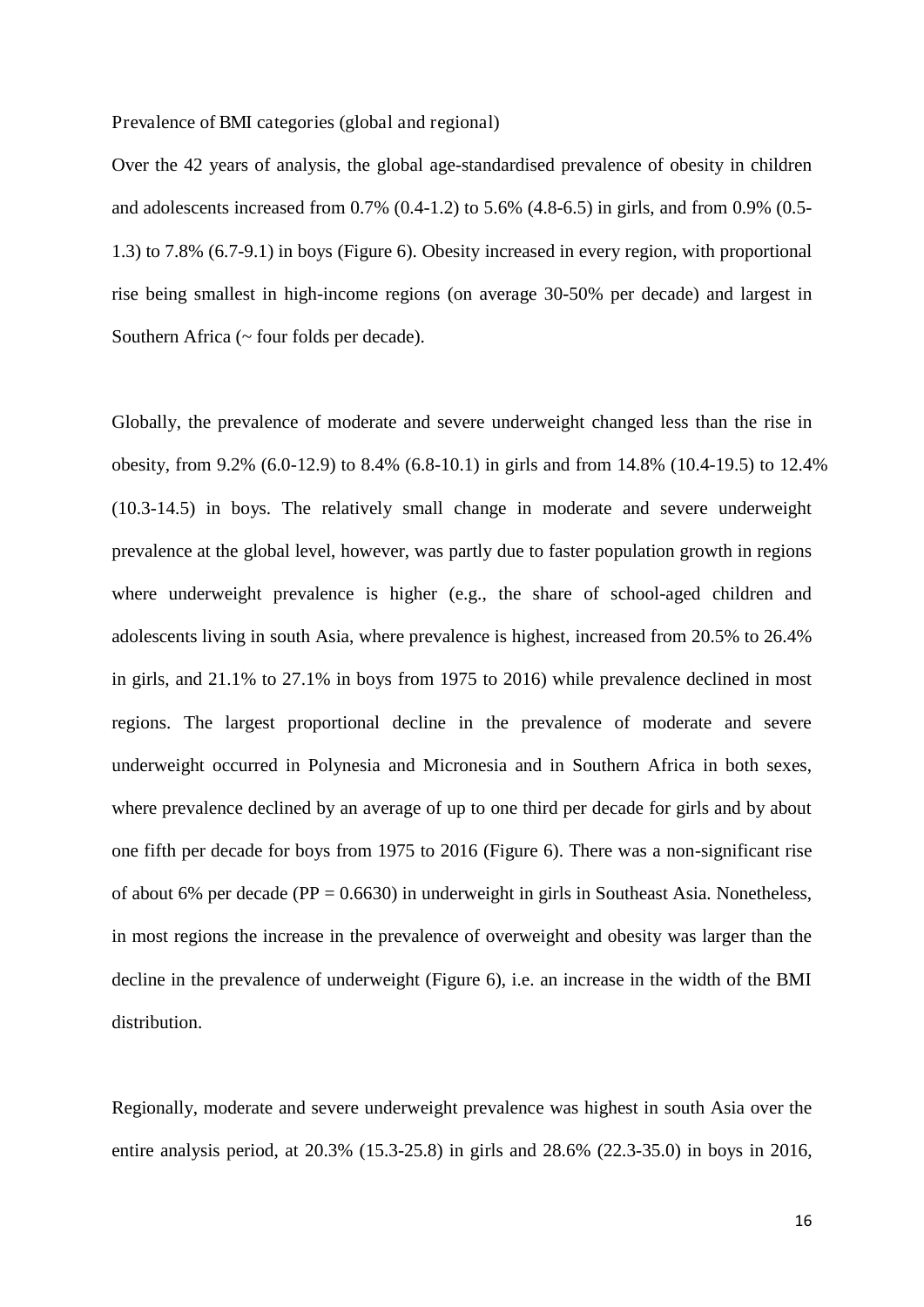having declined from 23.0% (13.9-33.6) and 37.8% (26.6-49.2), respectively, in 1975. Prevalence of obesity was highest in Polynesia and Micronesia in both sexes, 25.4% (16.8- 35.2) in girls and 22.4% (13.4-32.9) in boys, followed by the high-income English-speaking region.

## Prevalence of BMI categories (country)

Nationally, the prevalence of moderate and severe underweight was <1% among girls in 45 countries and among boys in 29 countries in 2016 (Figure 2). Prevalence was high throughout south Asia, reaching 22.7% (16.7-29.6) among girls and 30.7% (23.5-38.0) among boys in India. Obesity prevalence was between 1 and 2% among girls in Cambodia, Burkina Faso, Viet Nam, Ethiopia, India, Madagascar, Congo, Japan, Nepal, Niger and Chad. Among boys, it was <1% among boys in Uganda, Rwanda, Niger, Burkina Faso, Ethiopia, Guinea, Chad and Senegal and 1-2% in another 24 countries.

Conversely, obesity was >30% in girls in Nauru, the Cook Islands and Palau and boys in the Cook Islands, Nauru, Palau, Niue and American Samoa in 2016, and was also high, around or above 20%, in some countries in Polynesia and Micronesia, the Middle East and north Africa (e.g., Egypt, Kuwait, Qatar and Saudi Arabia), the Caribbean (Bermuda and Puerto Rico) as well as in the USA. In 1975, prevalence had been <20% in every country, and was >10% only in Nauru and Bermuda. From 1975 to 2016, obesity prevalence increased in every country, although the increase was statistically not significant in some high-income countries.

#### Number of underweight and obese people

The global number of moderately and severely underweight girls and boys peaked around the year 2000 and subsequently declined to 75 million (44-117) girls and 117 million (70-178)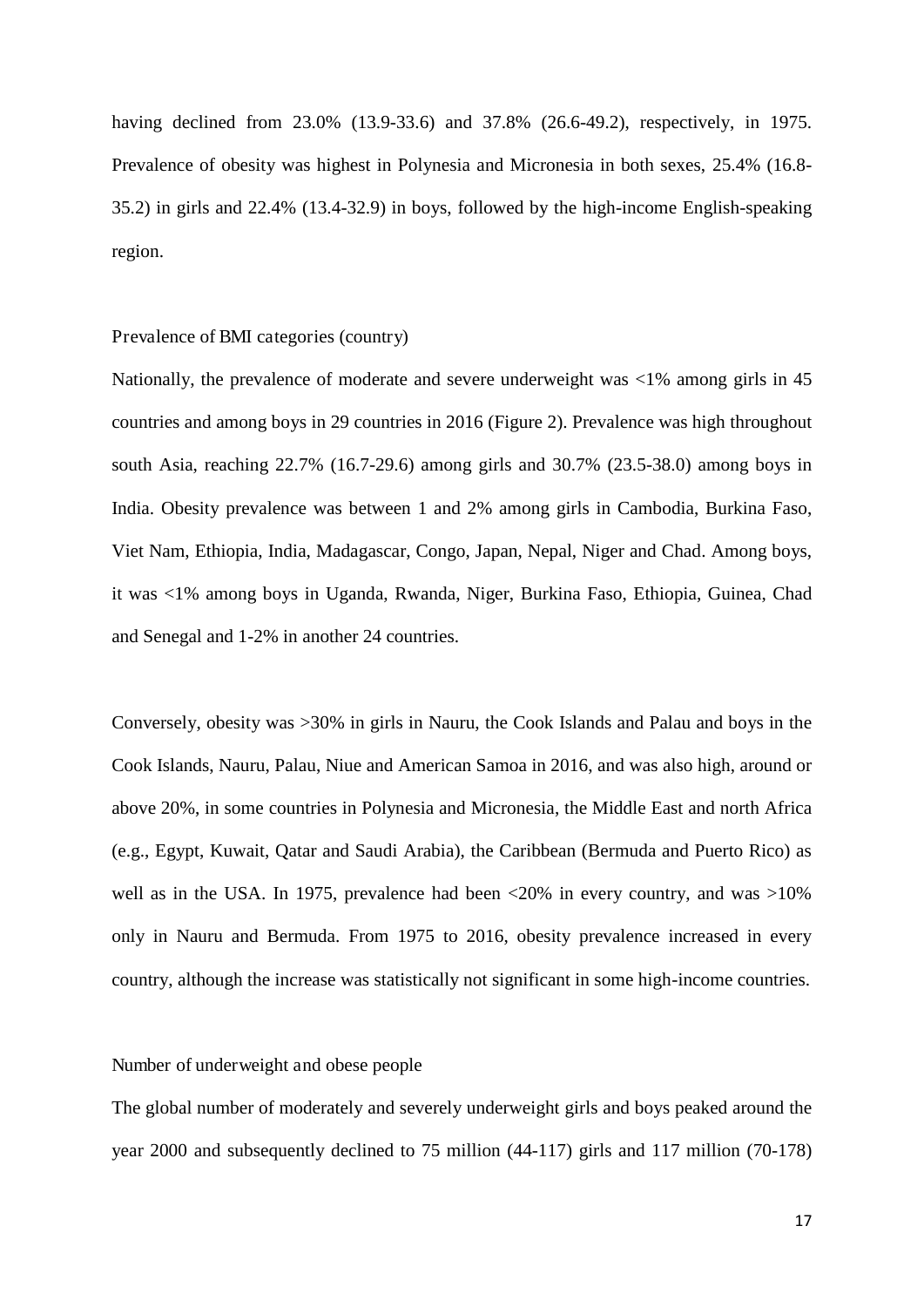boys in 2016, slightly higher than the 1975 number (Figure 7). In most regions, the number of moderately and severely underweight children and adolescents declined despite population growth. The exceptions were south Asia, southeast Asia and central, east and west Africa where population growth led to an increase in the absolute underweight burden, despite declining prevalence. 63% of the world's moderately and severely underweight girls (47.5 million) and 63% of underweight boys (73.6 million) lived in south Asia in 2016, substantially higher than its 27% share of the child/adolescent population.

The number of obese girls increased from 5 (1-14) million in 1975 to 50 (24-89) million in 2016. For boys, the number increased from 6 (1-19) million in 1975 to 74 (39-125) million in 2016. 73% of the increase in the number of obese children and adolescents was due to increase in prevalence of obesity, 3% due to population growth and changes in age structure of the child and adolescent population, and another 24% due to the interaction of the two (Appendix Figure 5). The regions with the largest absolute increase were east Asia, the Middle East and north Africa, south Asia and the high-income English-speaking region. The number of obese adult women increased from 69 (57-83) million in 1975 to 390 (363-418) million in 2016; for men, the number increased from 31 (24-39) million in 1975 to 281 (257- 307) million in 2016.

#### **Discussion**

We have documented a worldwide rise in mean BMI and prevalence of obesity in schoolaged children and adolescents from 1975 to 2016, with the rate of change in mean BMI moderately correlated with that of adults until around 2000 but only weakly correlated afterwards. The rise in children's and adolescents' mean BMI has plateaued, albeit at high levels, in many high-income countries since around 2000 but has accelerated in east, south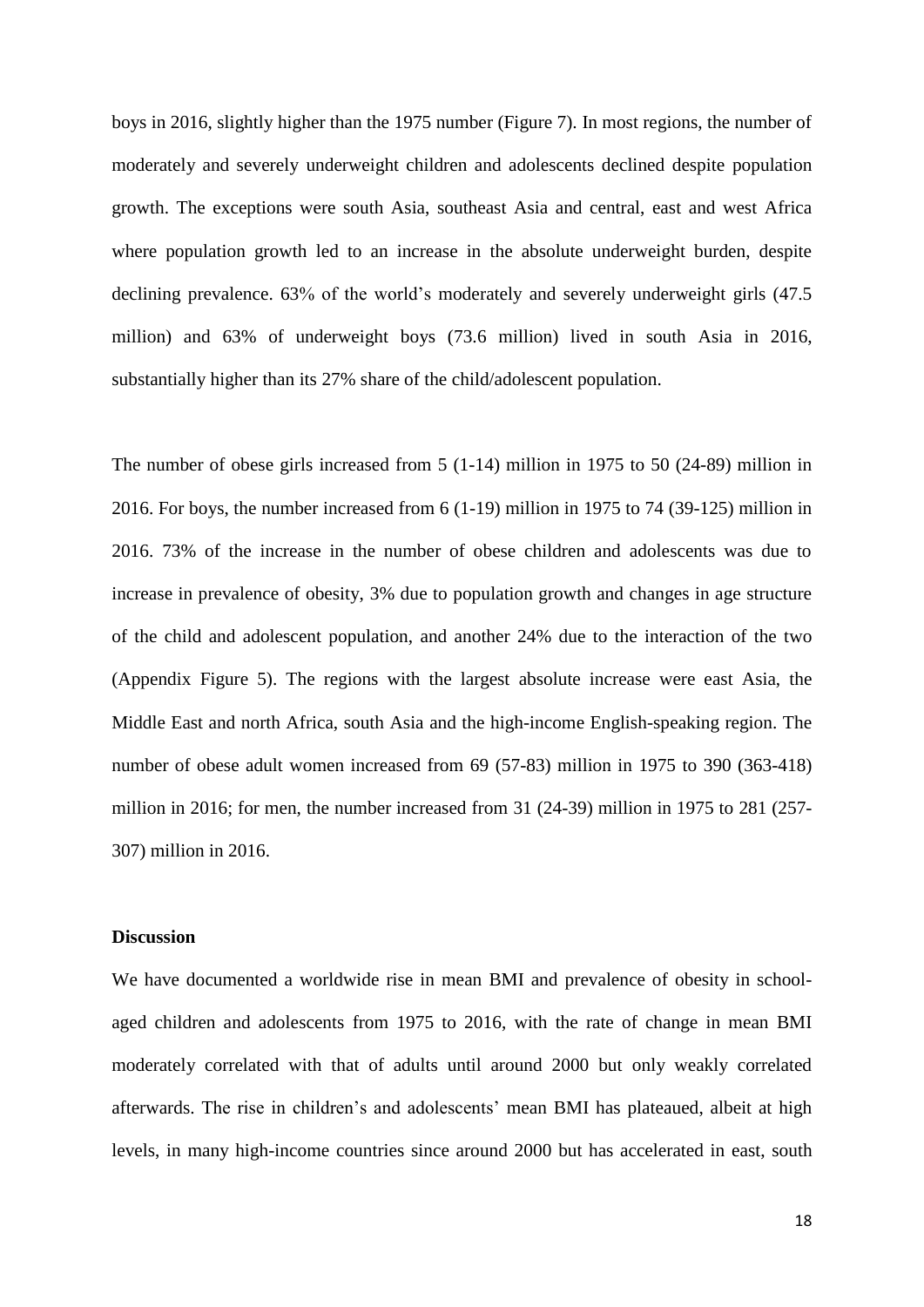and southeast Asia. Despite this rise, globally more school-aged children and adolescents are moderately or severely underweight than obese. However, if post-2000 trends continue, child and adolescent obesity is expected to surpass moderate and severe underweight by 2022.

There are no prior global analyses of mean BMI and underweight in school-aged children and adolescents. For overweight and obesity, our results are not directly comparable with those of Ng et al.<sup>3</sup> because the two studies covered slightly different age ranges  $(2-19)$  years by Ng et al<sup>3</sup> compared to 5-19 years in ours), used different classification systems for defining overweight and obesity (WHO in our study versus International Obesity Task Force, IOTF, by Ng et al;<sup>3</sup> see below for comparison of the two definitions), and differed in criteria for including data (only measured height and weight in our study versus measured as well as self-reported by Ng et  $al^3$ ). Nonetheless, both studies concluded that the rise in excess weight in children and adolescents has plateaued in high-income countries but continues in low- and middle-income countries. The plateau in children's and adolescents' overweight and obesity in the high-income countries  $33-35$  and the relatively rapid transition from underweight to overweight and obesity in low- and middle-income nations<sup>36,37</sup> have also been noted in specific countries.

Our study is the first to make comparable estimates of mean BMI as well as the prevalence of a complete set of BMI categories with clinical and public health relevance – from underweight to obesity. We used an unprecedented amount of population-based data from the great majority of the world's countries, while maintaining a high standard of data quality and using only measured height and weight data to avoid the bias in self-reported data. Characteristics of data sources were verified through repeated checks by Collaborating Group members, and data that could be systematically different from the general population were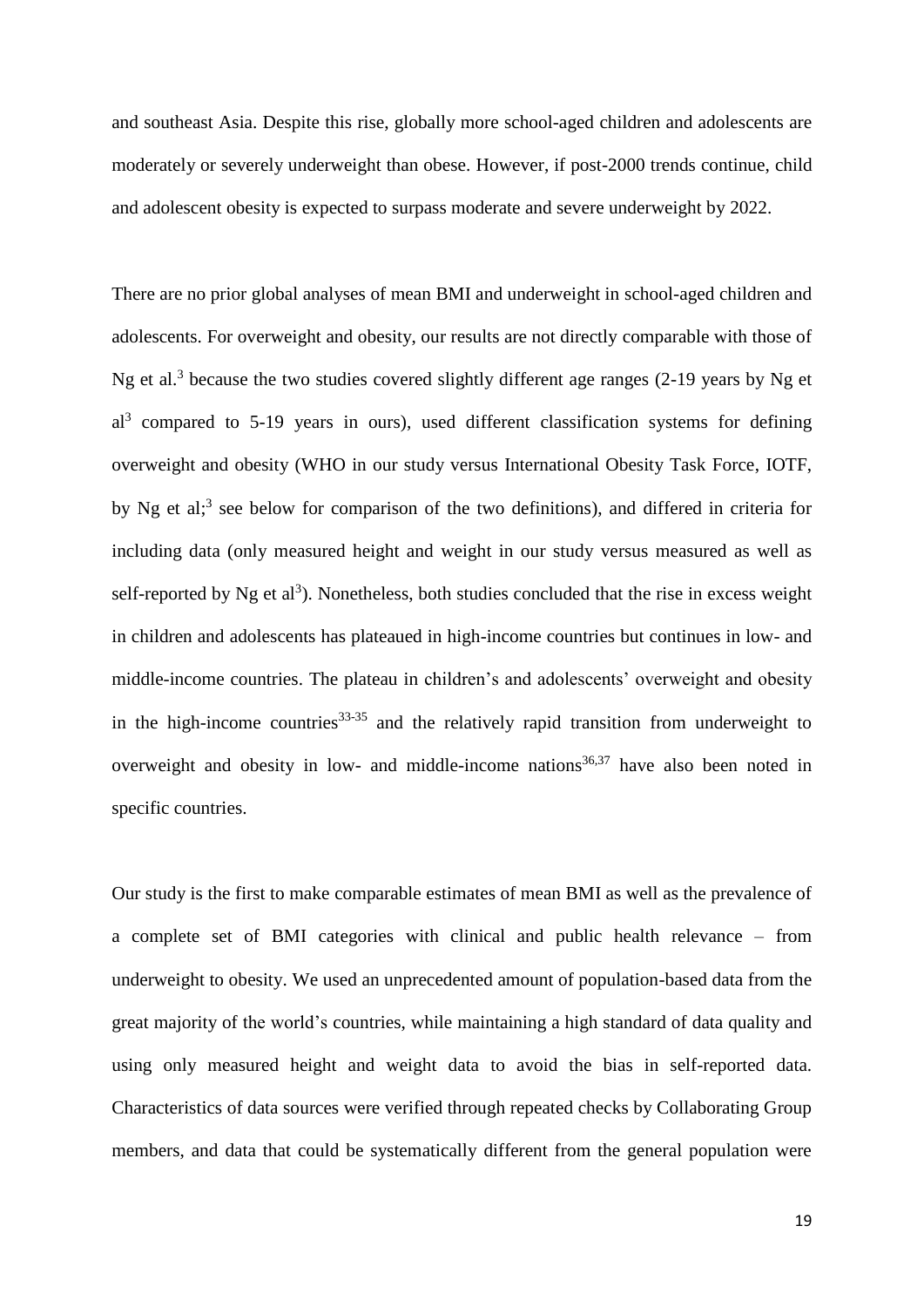excluded, e.g., those from samples of students or of ever-married women in ages and countries with low school enrolment or marriage rates. Data were analysed according to a common protocol to obtain the required mean and prevalence by age and sex. Finally, we used a statistical model that used all available data while giving more weight to national data than subnational and community studies, and, as described in Methods, took into account the epidemiological features of outcomes such as BMI by using non-linear time trends and age associations, and differences between rural and urban populations.

Despite using the most comprehensive global database of human anthropometry to date, some countries and regions had fewer data sources, especially those in the Caribbean, Polynesia and Micronesia, Melanesia and central Asia. The scarcity of data is reflected in wider uncertainty intervals of our estimates for these countries and regions. Of sources with data on children and adolescents, 39.9% had data in 5-9 years of age, 50.3% in 10-14 years, and 78.9% in 15-19 years. Many sources with data on children aged 5-9 years were schoolbased measurement studies in high-income countries where school enrolment is virtually universal. The relative paucity of data on children aged 5-9 years restricted our capacity to compare trends in this age group with those of adolescents, despite some evidence from highincome countries that trends are somewhat different before and after ten years of age. $34$ Finally, although the age-dependent cut-offs for defining overweight and obesity in children and adolescents reflect natural growth in these ages, they are based on BMI distributions in a reference population, and not explicitly selected to represent optimal BMI levels for health in prospective studies, as done for adults, or optimal nutritional status, as done for children under five years of age. The reference population used by the  $WHO<sub>19</sub>$  and the cut-offs for defining overweight and obesity, differ from those used by IOTF<sup>38,39</sup> and the US Centers for Disease Control and Prevention. Specifically, in the WHO classification, a BMI of 30 kg/m<sup>2</sup>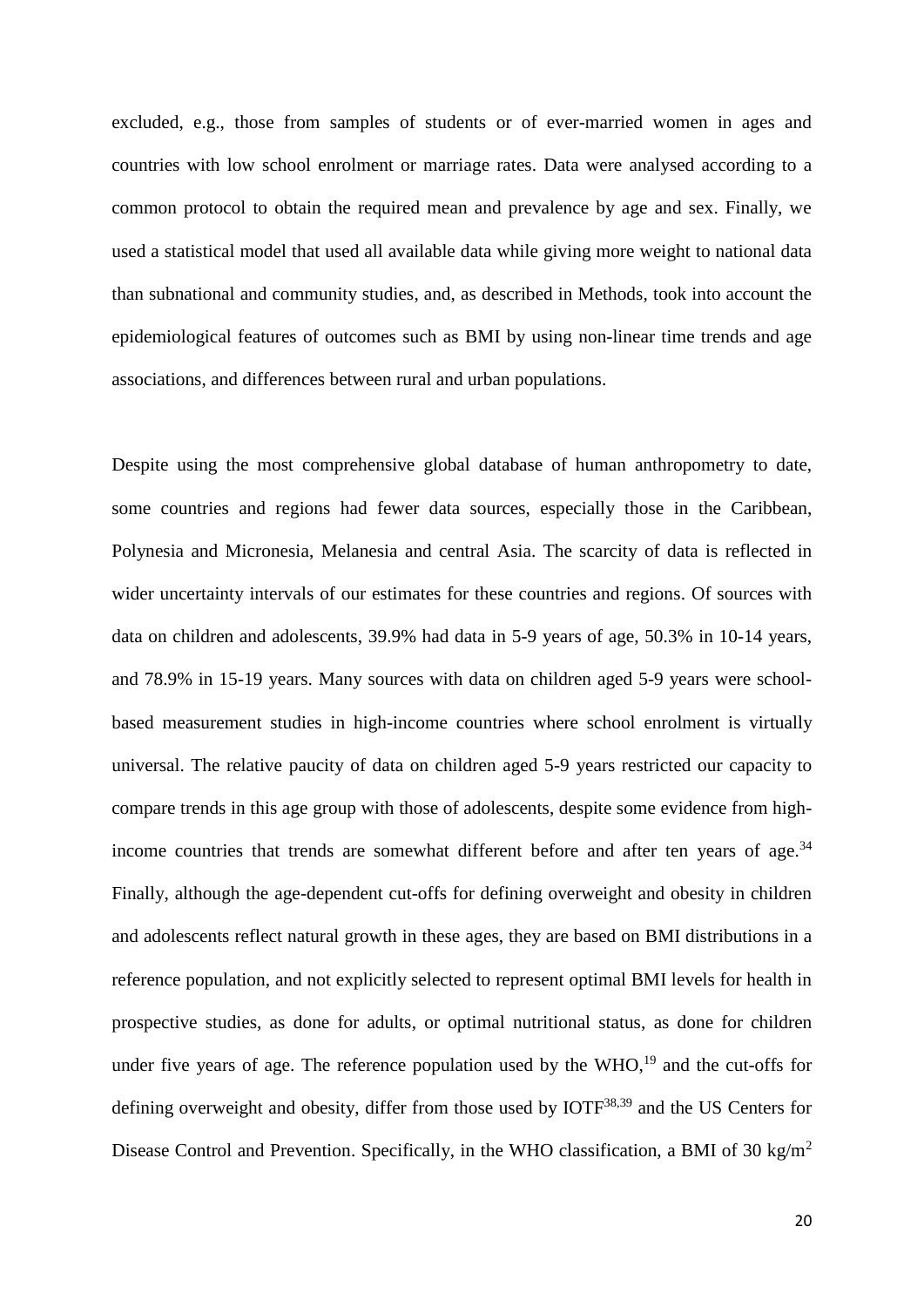at ages 18-19 years corresponds to 2SD (i.e.  $\sim$ 97.5<sup>th</sup> percentile) from the median of reference population;<sup>19</sup> in the IOTF classification, a BMI of 30 kg/m<sup>2</sup> at age 18 years corresponds to 98.6<sup>th</sup> percentile for girls and 98.9<sup>th</sup> percentile for boys.<sup>39</sup> While at 18 years the two systems classify the same children as obese, at younger ages a smaller proportion are classified as obese according to the IOTF definition compared with the WHO definition (see Figure 6 in Cole and Lobstein<sup>39</sup>). For this reason, comparisons of overweight and obesity prevalence based on the three definitions<sup>37,40-43</sup> found that prevalence using the WHO classification was higher than those of IOTF and CDC, but that trends are similar.

The effectiveness of interventions for overweight and obesity in children and adolescents has been reviewed in a number of systematic reviews and modelling studies,  $7,44-48$  but how they are selected for implementation and their post-implementation effects at the population level are rarely evaluated.<sup>49</sup> For this reason, there is no systematic information on the determinants of the divergent trends in BMI in children and adolescents and in adults, be it on food environments and behaviours or on policies that affect them. The plateauing of children's and adolescents' BMI in high-income countries as adult BMI continues to increase may be due to specific initiatives by governments, community groups, schools, and notable individuals that have increased public awareness about overweight and obesity in children, leading to changes in nutrition and activity that are sufficient to curb the rise in mean BMI.

A general feature of current policies that target overweight and obesity in children and adolescents in high-income countries is a reluctance to use taxes and industry regulations to change eating and drinking behaviours.16,50 Some middle-income countries are also adopting policies to combat overweight and obesity in children and adolescents, in some cases with a stronger emphasis on regulation and taxes than in high-income countries.<sup>49</sup> While momentum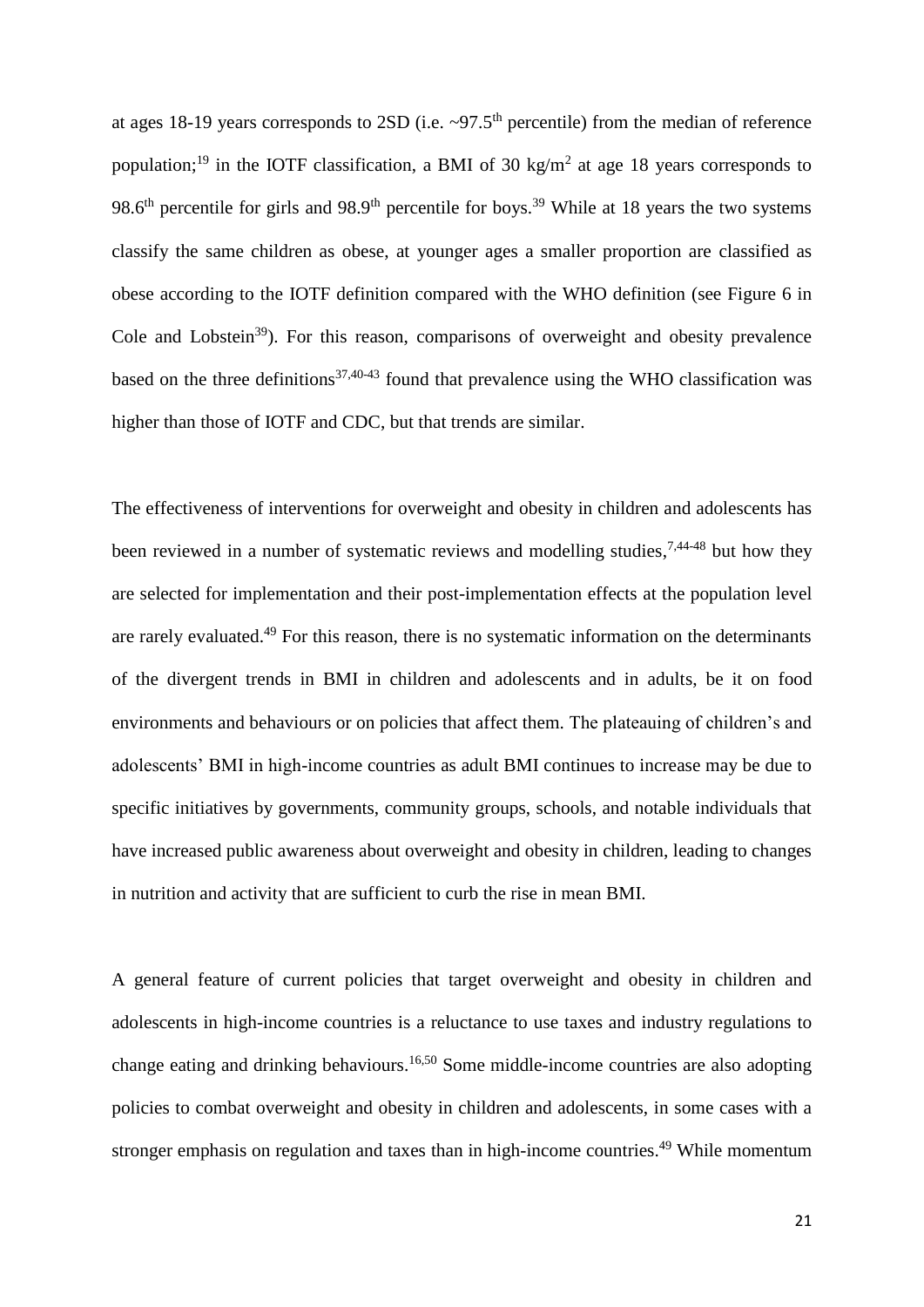may be gathering to use taxes and regulations to reduce the consumption of energy-dense foods, few policies and programmes attempt to make healthy foods such as whole grains and fresh fruits and vegetables more affordable through targeted price subsidies, (conditional) cash transfers and food vouchers, or healthy school meals.<sup>51</sup> Unaffordability of healthy food options not only leads to social inequalities in overweight and obesity, $52,53$  but may also limit the impacts of policies that target unhealthy foods. Finally, efforts on population-based prevention of overweight and obesity in children and adolescents should be matched with enhancing access to healthcare interventions for weight management and for reducing the adverse effects of obesity, including intensive behavioural therapy to change diet and exercise; screening for and management of hypertension, glucose intolerance, dyslipidaemia, and abnormal liver function in obese children and adolescents; and in extreme cases bariatric surgery.8,54,55

Our finding that the number of school-aged children and adolescents who are moderately or severely underweight remains larger than those who are obese demonstrates the continued need for policies that enhance food security in poor countries and households, especially in South Asia. Yet the experiences of east Asia and Latin America and the Caribbean show that the transition from underweight to overweight and obesity can be rapid, and overwhelm the national capacity needed to engender a healthy transition. More broadly, in an unhealthy nutritional transition, an increase in nutrient-poor, energy-dense foods can lead to stunted growth along with weight gain in children, adolescents and adults, resulting in higher BMI and worse health outcomes throughout the life-course. Therefore, the findings from our comprehensive analysis of trends in underweight as well as overweight and obesity highlights the disconnect between the global dialogue on overweight and obesity, which has largely overlooked the remaining undernutrition burden, and the initiatives and donors focusing on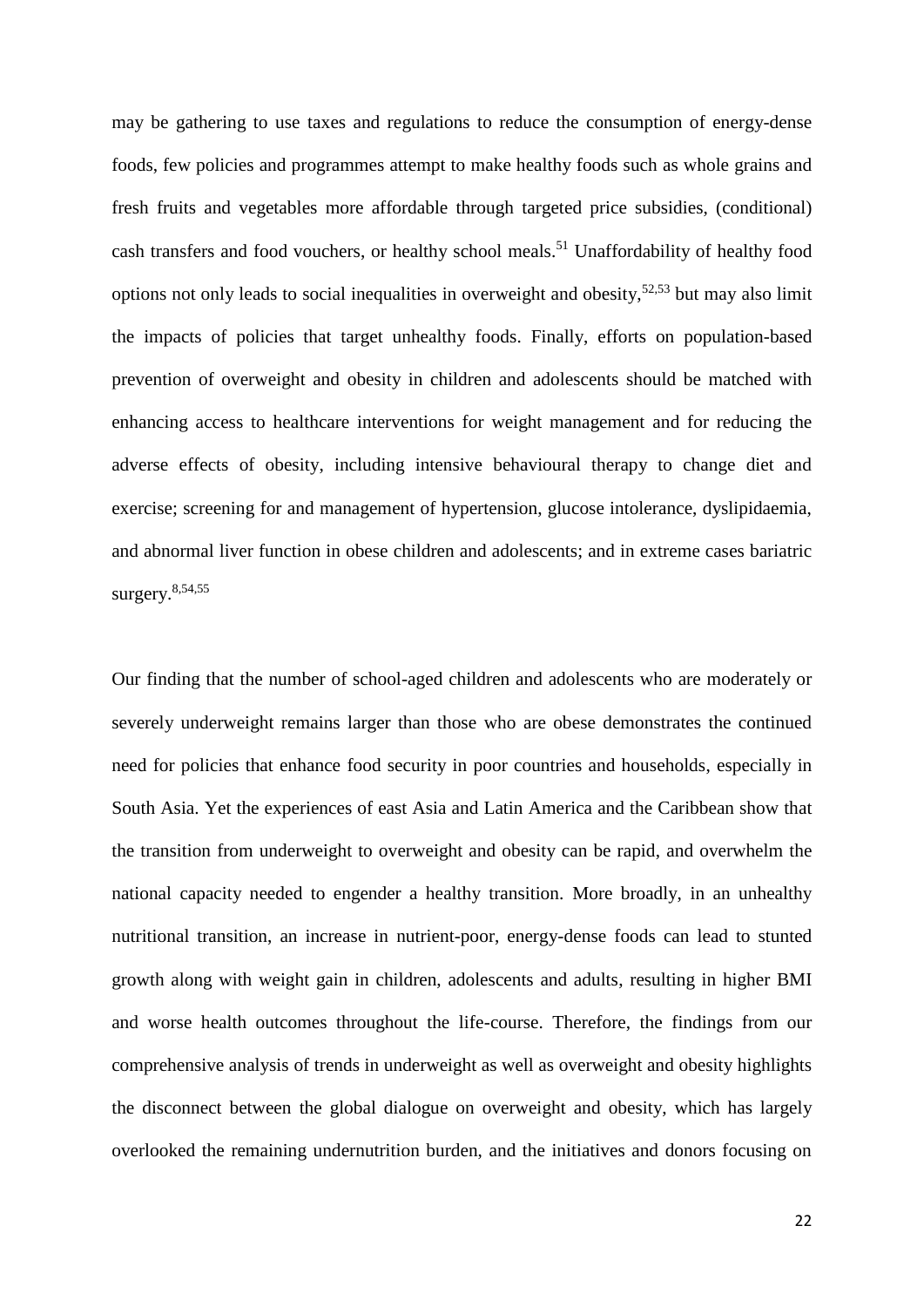undernutrition that have paid little attention to the looming burden of overweight and obesity, itself a risk factor for adverse pregnancy outcomes.<sup>6</sup> The SDGs, which address poverty, education, nutrition, and universal health coverage, provide an opportunity for integrating policies that coherently address underweight and overweight in children and adolescents, and their health consequences, effectively and equitably. Doing so would require commitment from national and international agencies and donors for replacing the fragmented focus with an integrated approach.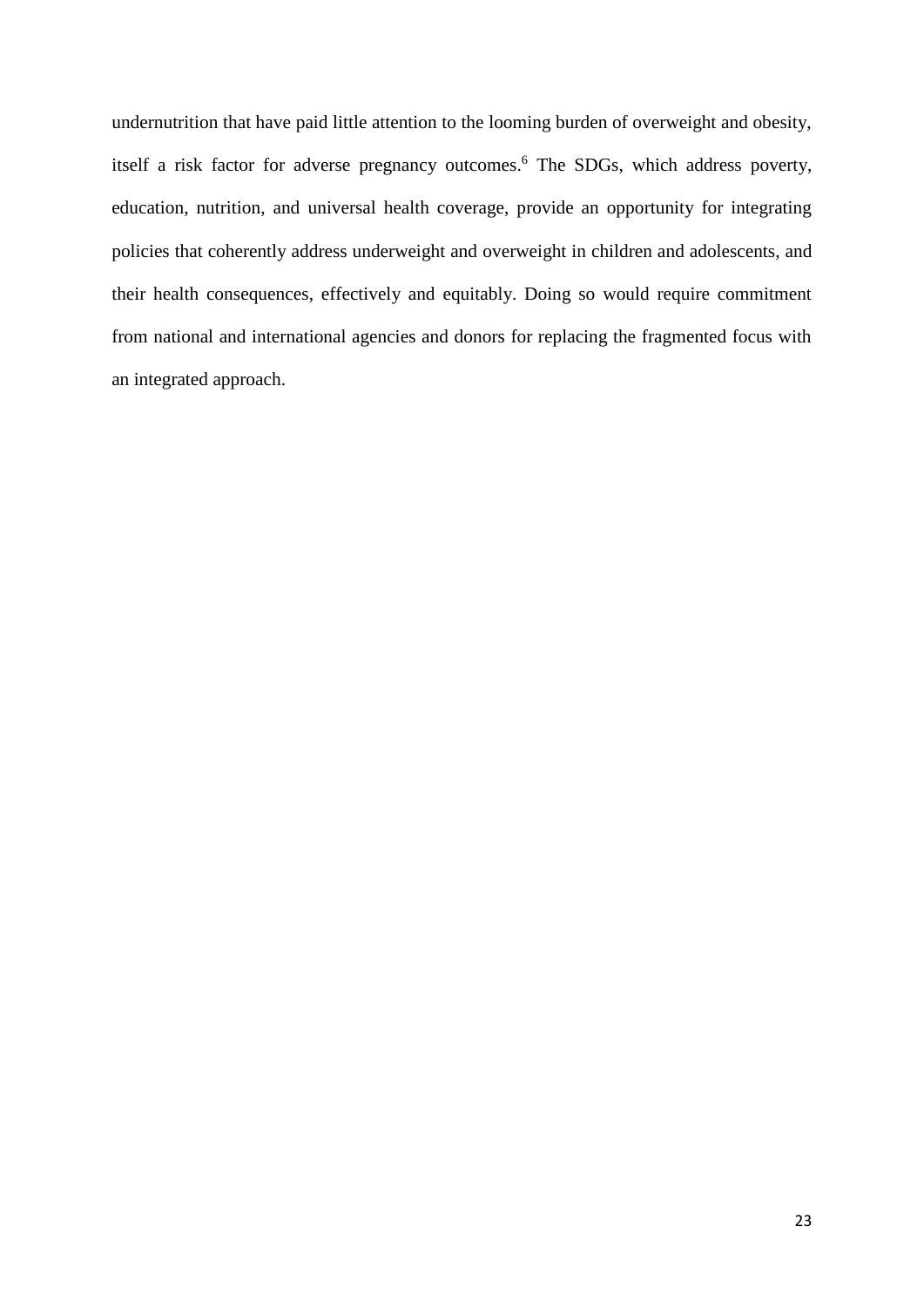#### **Acknowledgements**

We thank WHO country and regional offices and World Heart Federation for support in data identification and access. We thank Tim Cole for valuable discussions on different classifications systems of underweight, overweight and obesity.

## **Contributions**

ME designed the study and oversaw research. Members of the Country and Regional Data Group collected and reanalysed data, and checked pooled data for accuracy of information about their study and other studies in their country. MDC, VB, HB, BZ led data collection. JB led the statistical analysis and prepared results. Members of the Pooled Analysis and Writing Group contributed to study design, collated data, checked all data sources in consultation with the Country and Regional Data Group, analysed pooled data, and prepared results. ME wrote the first draft of the report with input from other members of Pooled Analysis and Writing Group. Members of Country and Regional Data Group commented on draft report. The authors alone are responsible for the views expressed in this Article and they do not necessarily represent the views, decisions, or policies of the institutions with which they are affiliated.

#### **Conflict of interest**

ME reports a charitable grant from the AstraZeneca Young Health Programme, and personal fees from Prudential, Scor and Third Bridge, outside the submitted work.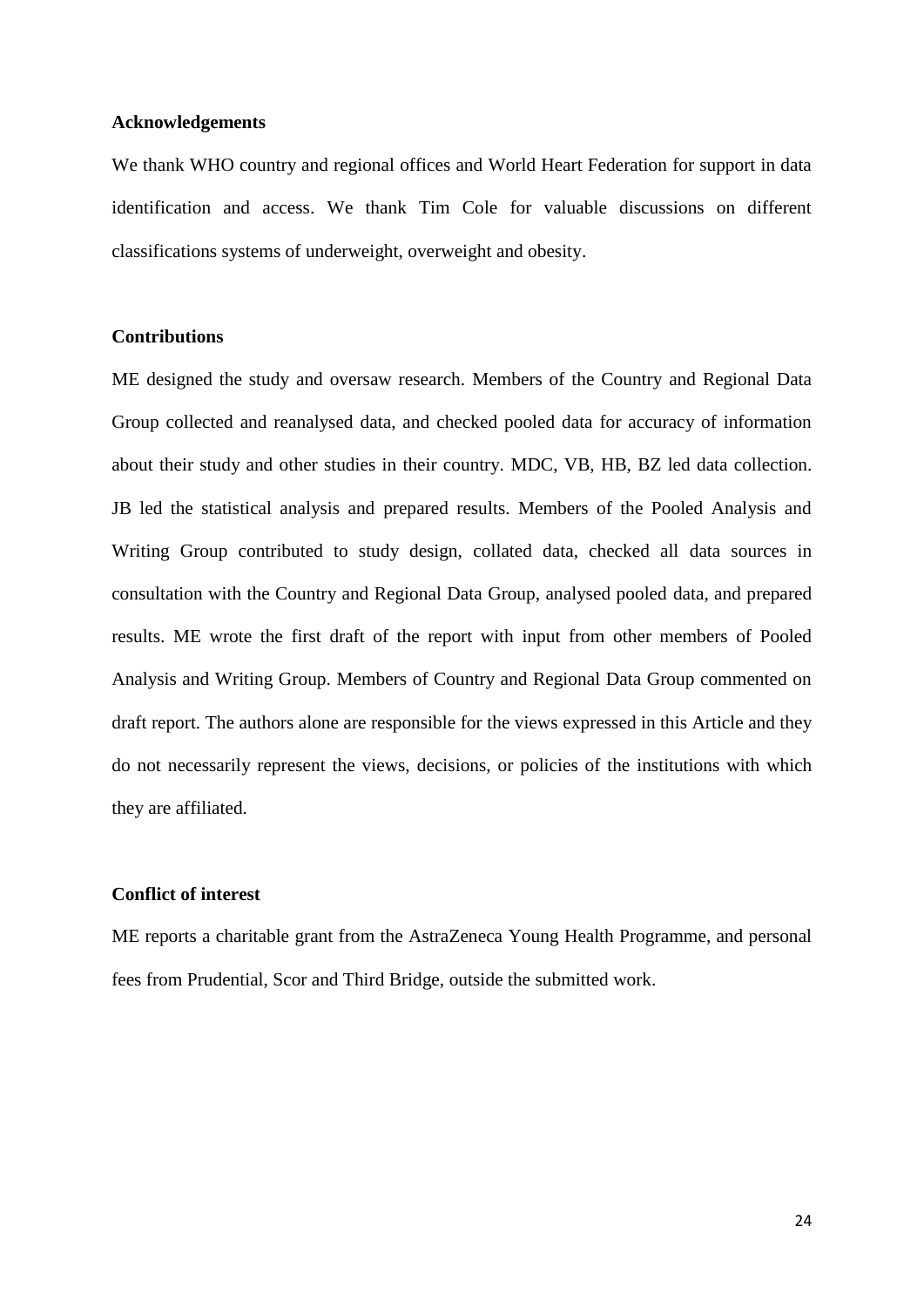**Figure 1:** Trends in age-standardised mean body mass index (BMI) by sex and region in school-aged children and adolescents (aged 5-19 years) and adults (aged 20 years and older). The lines show the posterior mean estimates and the shaded area shows the 95% credible interval. See Appendix Figure 6 for trends by country.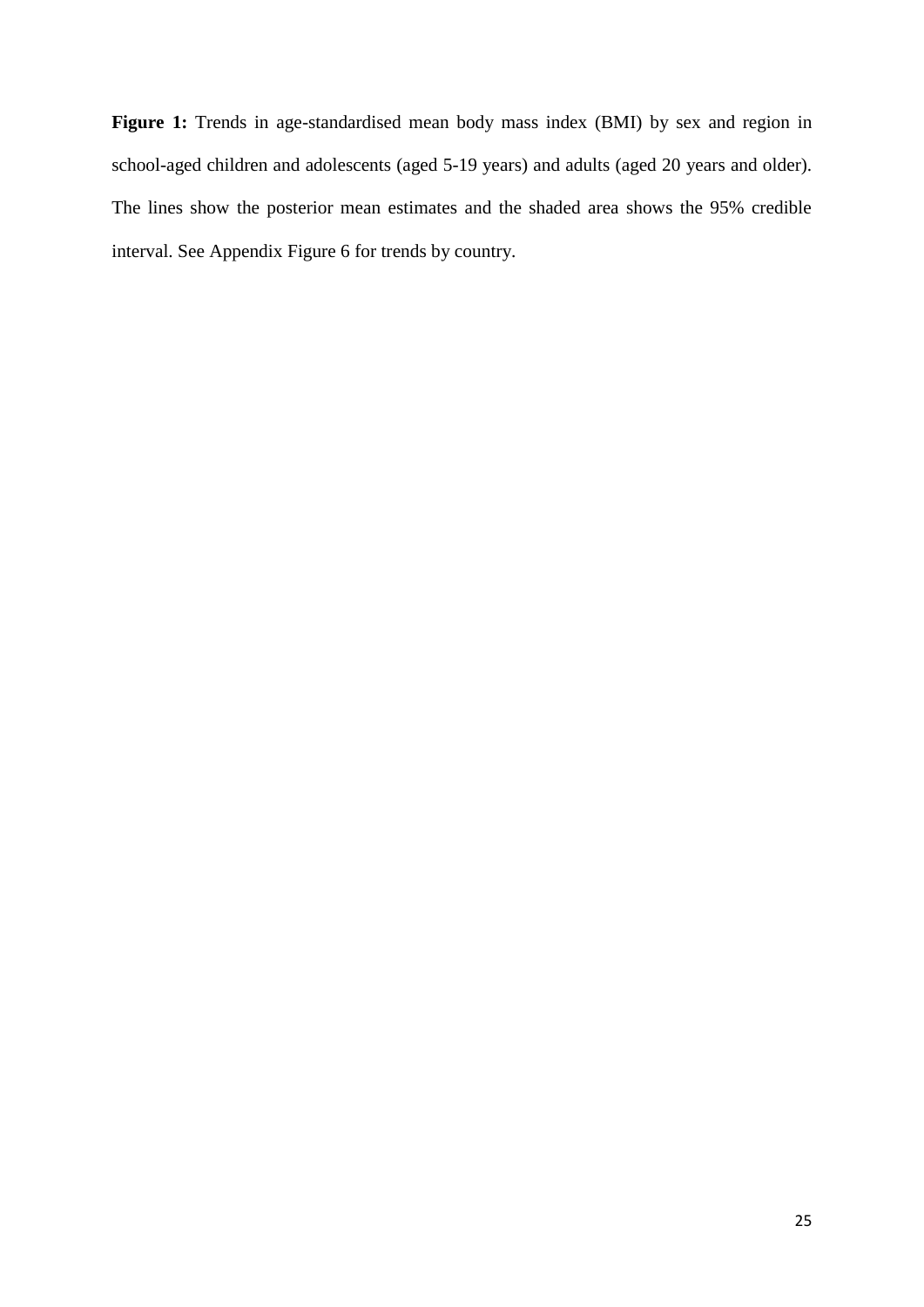**Figure 2:** Age-standardised mean BMI, prevalence of obesity (BMI >2SD) and prevalence of moderate and severe underweight (BMI<-2SD) by sex and country in 2016 in school-aged children and adolescents (aged 5-19 years). See Appendix Figure 7 for results for adults.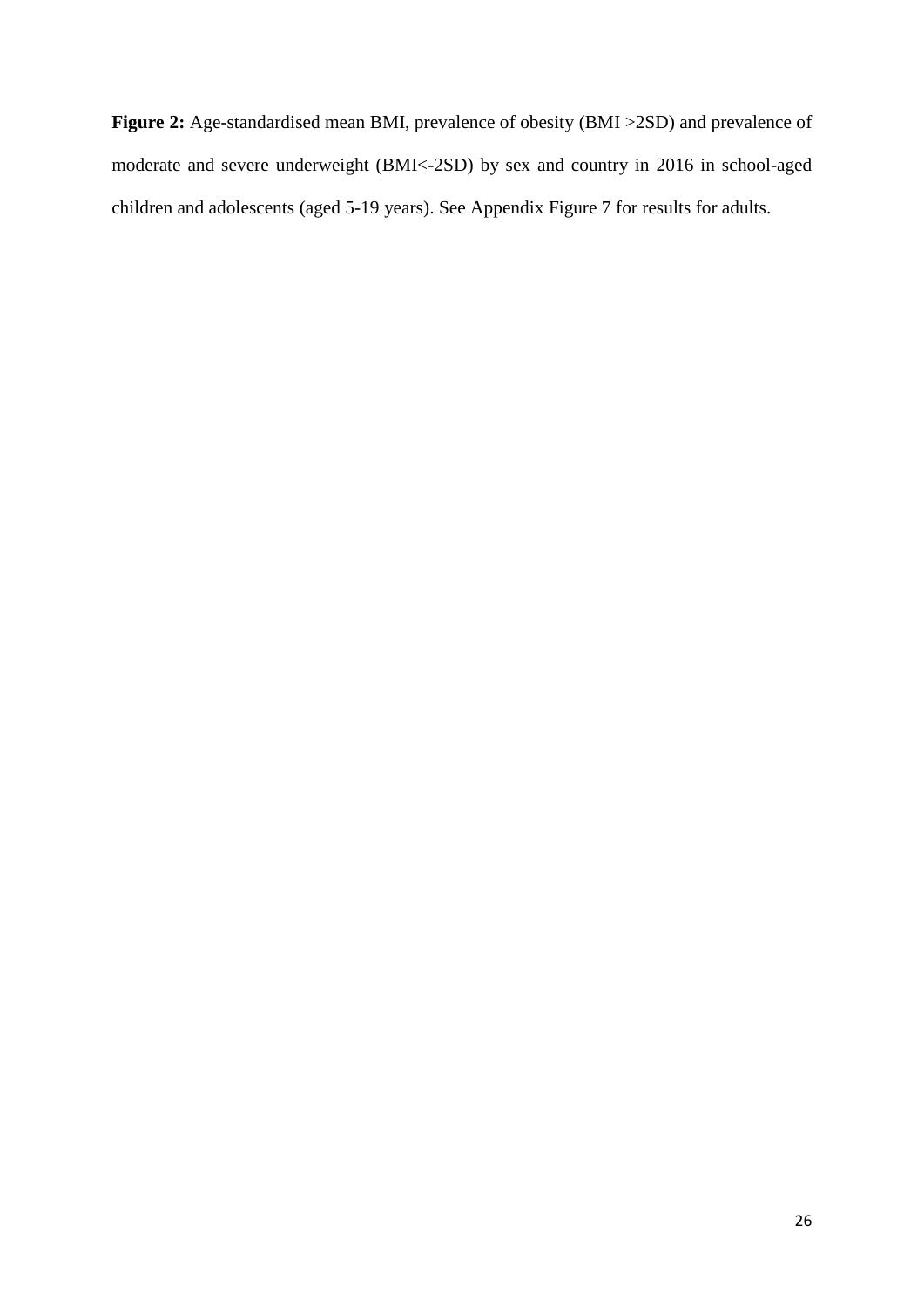**Figure 3:** Age-standardised mean BMI in children and adolescents in 1975 and 2016. Each line shows one country.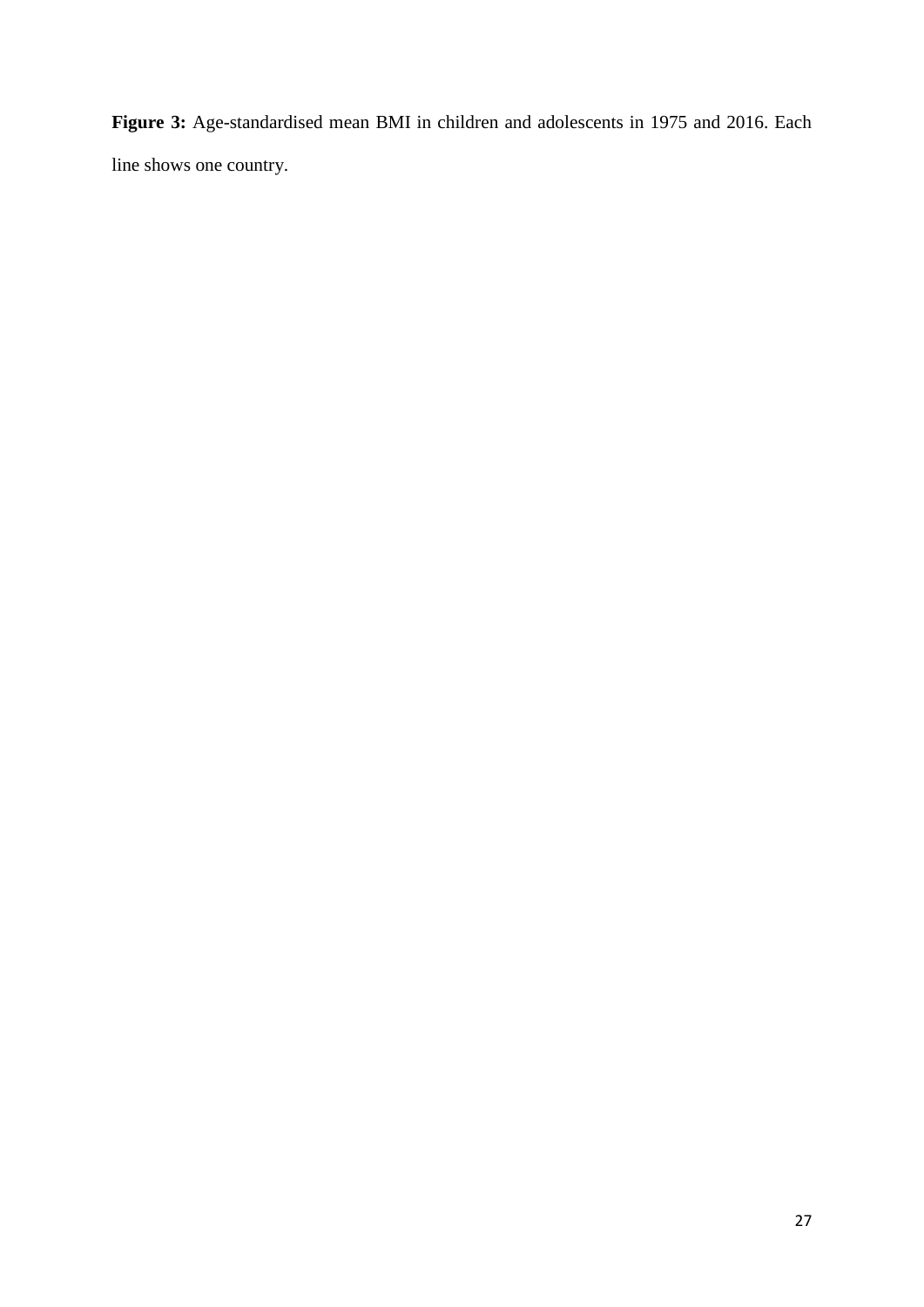**Figure 4:** Comparison of (A) age-standardised mean BMI in school-aged children and adolescents (aged 5-19 years) and in adults (aged 20 years and older) in 1975 and 2016 and (B) change in age-standardised mean BMI in school-aged children and adolescents and in adults in the periods 1975-2000 and 2000-2016. Each point shows one country.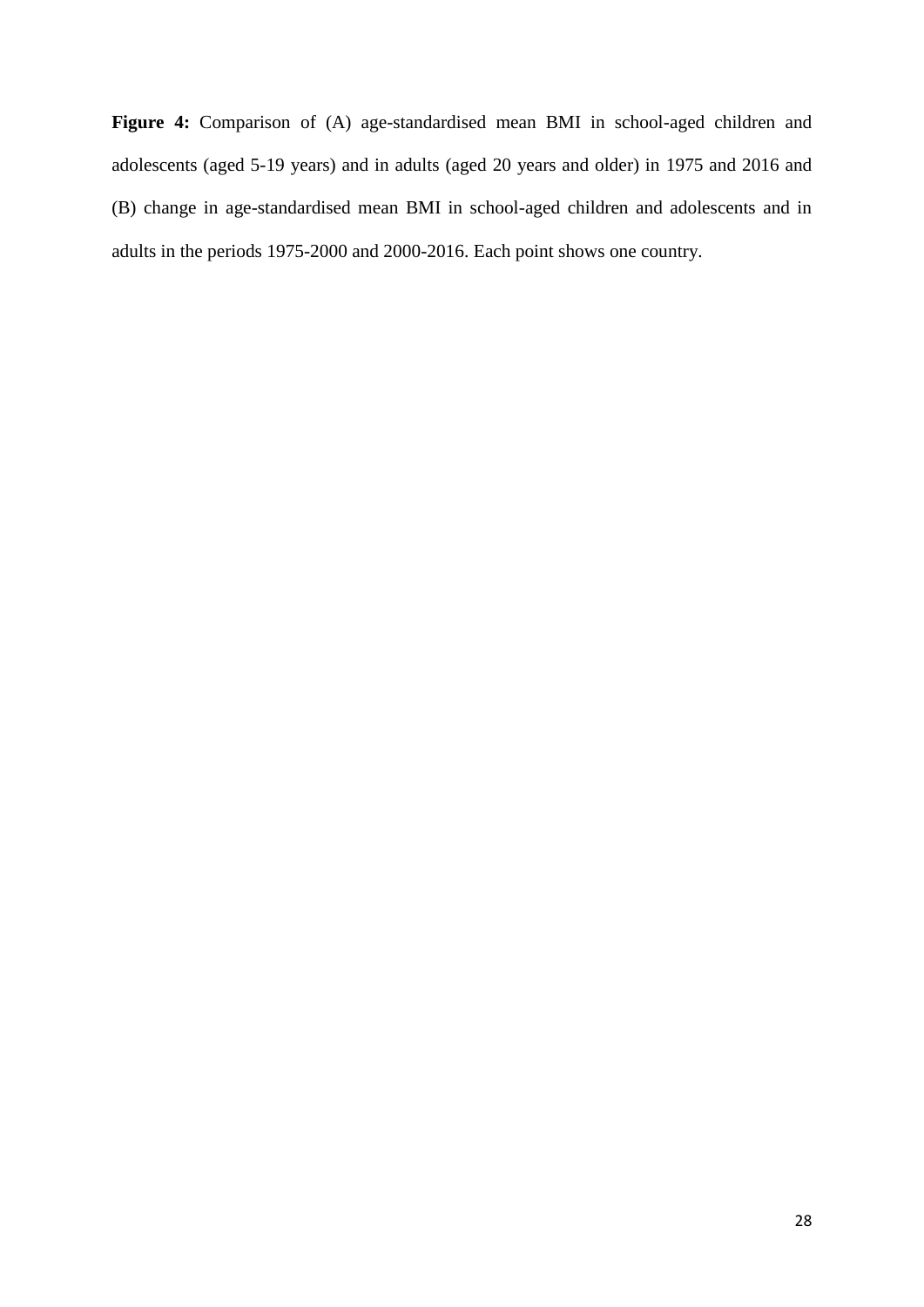**Figure 5:** Comparison of age-standardised mean BMI in 1975 and 2016, and change per decade in age-standardised mean BMI from 1975 to 2016, in girls and boys. Each point shows one country.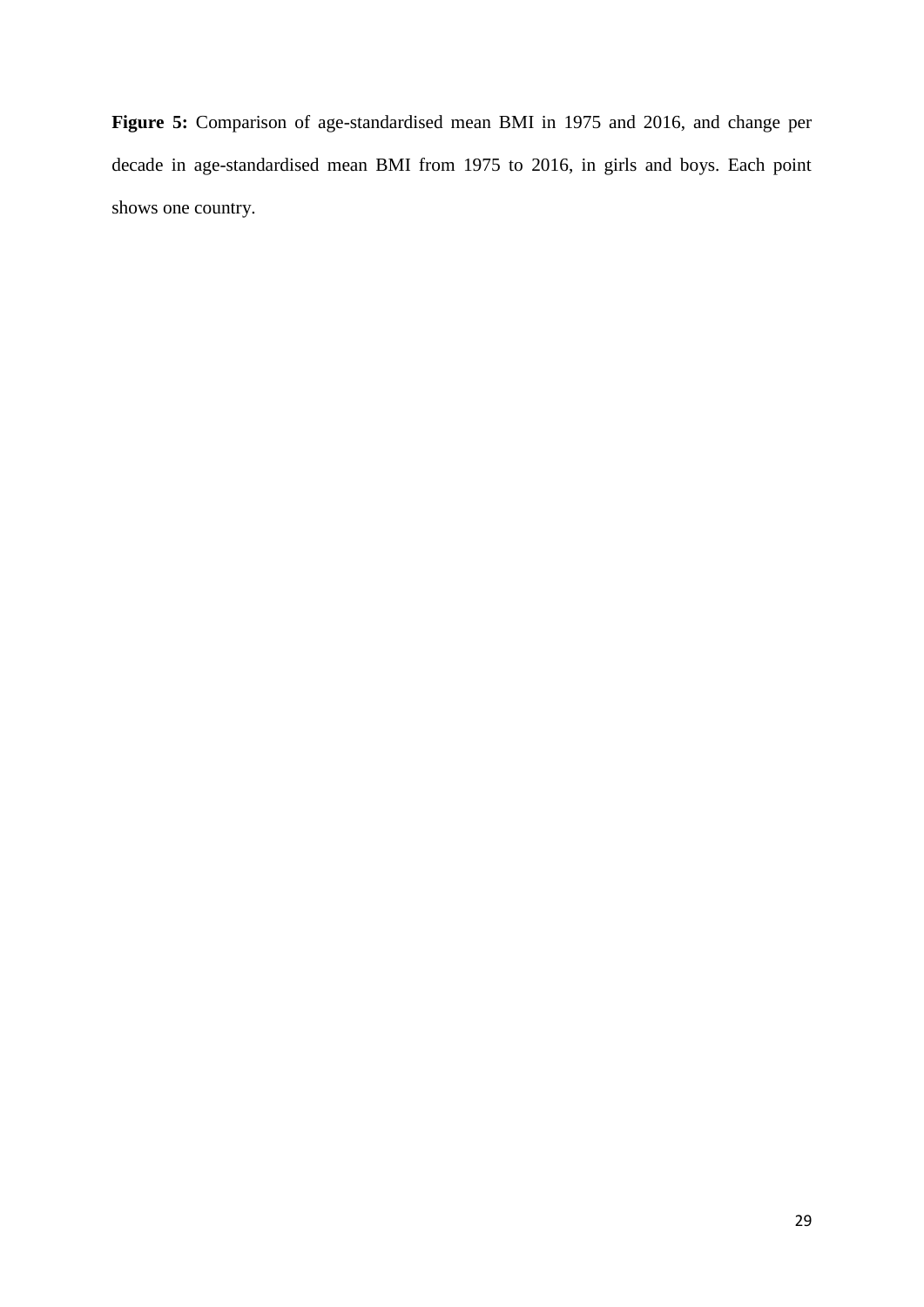**Figure 6:** Trends in age-standardised prevalence of BMI categories for school-aged children and adolescents (aged 5-19 years) by region. See Appendix Figure 8 for results for adults.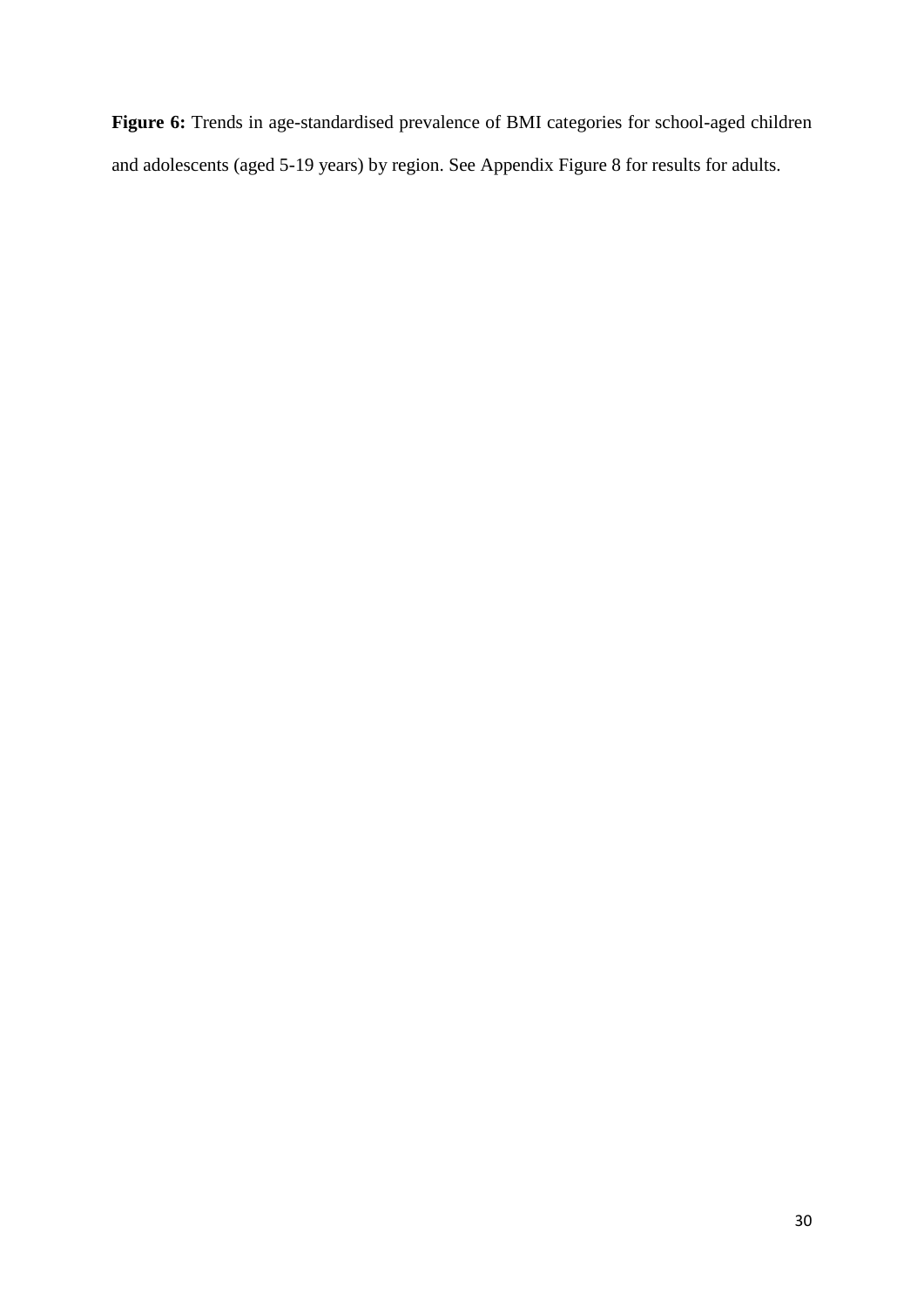Figure 7: Trends in the number of obese and moderately/severely underweight school-aged children and adolescents (aged 5-19 years) by region. See Appendix Figure 9 for results for adults.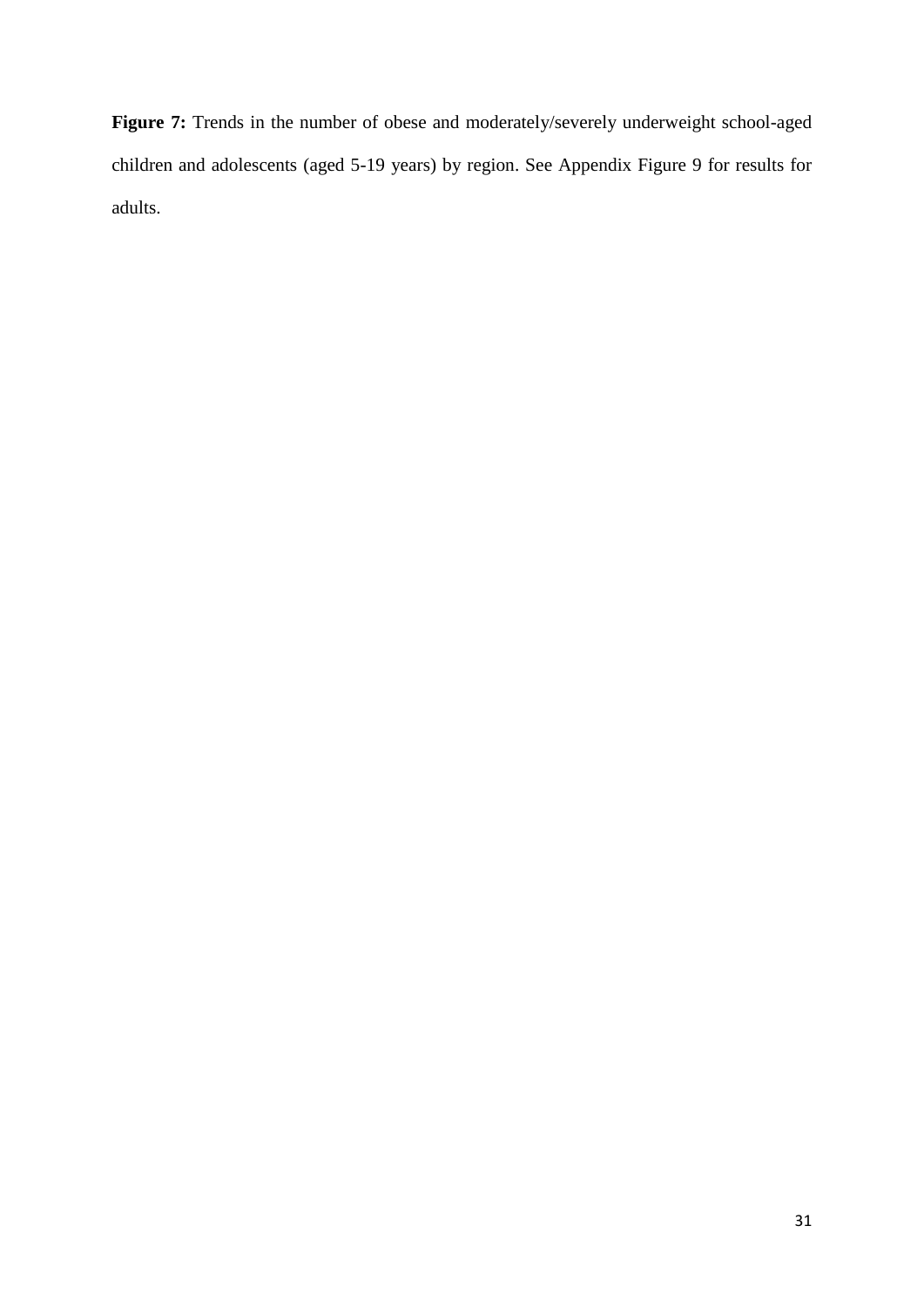# **References**

1. Finucane MM, Stevens GA, Cowan MJ, et al. National, regional, and global trends in body-mass index since 1980: systematic analysis of health examination surveys and epidemiological studies with 960 country-years and 9.1 million participants. Lancet 2011; **377**(9765): 557-67.

2. Stevens GA, Singh GM, Lu Y, et al. National, regional, and global trends in adult overweight and obesity prevalences. Population Health Metrics 2012; **10**(1): 22.

3. Ng M, Fleming T, Robinson M, et al. Global, regional, and national prevalence of overweight and obesity in children and adults during 1980–2013: a systematic analysis for the Global Burden of Disease Study 2013. Lancet 2014; **384**(9945): 766-81.

4. NCD Risk Factor Collaboration. Trends in adult body-mass index in 200 countries from 1975 to 2014: a pooled analysis of 1698 population-based measurement studies with 19.2 million participants. Lancet 2016; **387**(10026): 1377-96.

5. Han Z, Mulla S, Beyene J, Liao G, McDonald SD. Maternal underweight and the risk of preterm birth and low birth weight: a systematic review and meta-analyses. Int J Epidemiol 2011; **40**(1): 65-101.

6. Black RE, Victora CG, Walker SP, et al. Maternal and child undernutrition and overweight in low-income and middle-income countries. Lancet 2013; **382**(9890): 427-51.

7. World Health Organization. Consideration of the evidence on childhood obesity for the Commission on Ending Childhood Obesity: Report of the Ad hoc Working Group on Science and Evidence for Ending Childhood Obesity. Geneva, 2016.

8. Lobstein T, Baur L, Uauy R. Obesity in children and young people: a crisis in public health. Obes Rev 2004; **5**(s1): 4-85.

9. MacLean P, Higgins J, Giles E, Sherk V, Jackman M. The role for adipose tissue in weight regain after weight loss. Obes Rev 2015; **16**(S1): 45-54.

10. Singh AS, Mulder C, Twisk JW, van Mechelen W, Chinapaw MJ. Tracking of childhood overweight into adulthood: a systematic review of the literature. Obes Rev 2008; **9**(5): 474-88.

11. Must A, Jacques PF, Dallal GE, Bajema CJ, Dietz WH. Long-term morbidity and mortality of overweight adolescents. A follow-up of the Harvard Growth Study of 1922 to 1935. N Engl J Med 1992; **327**(19): 1350-5.

12. Abdullah A, Wolfe R, Stoelwinder JU, et al. The number of years lived with obesity and the risk of all-cause and cause-specific mortality. Int J Epidemiol 2011; **40**(4): 985-96.

13. Park M, Falconer C, Viner R, Kinra S. The impact of childhood obesity on morbidity and mortality in adulthood: a systematic review. Obes Rev 2012; **13**(11): 985-1000.

14. Caird J, Kavanagh J, O'Mara-Eves A, et al. Does being overweight impede academic attainment? A systematic review. Health Education Journal 2014; **73**(5): 497-521.

15. Quek YH, Tam WW, Zhang MW, Ho R. Exploring the association between childhood and adolescent obesity and depression: a meta-analysis. Obes Rev 2017.<br>16. Kraak VI. Vandeviivere S. Sacks G. et al. Progress achieve

16. Kraak VI, Vandevijvere S, Sacks G, et al. Progress achieved in restricting the marketing of high-fat, sugary and salty food and beverage products to children. Bull World Health Organ 2016.

17. De Onis M, Lobstein T. Defining obesity risk status in the general childhood population: which cut-offs should we use? Int J Pediatr Obes 2010; **5**: 458-60.

18. Pérez-Rodrigo C, Aranceta J. School-based nutrition education: lessons learned and new perspectives. Public Health Nutr 2001; **4**(1a): 131-9.

19. de Onis M, Onyango AW, Borghi E, Siyam A, Nishida C, Siekmann J. Development of a WHO growth reference for school-aged children and adolescents. Bull World Health Organ 2007; **85**(9): 660-7.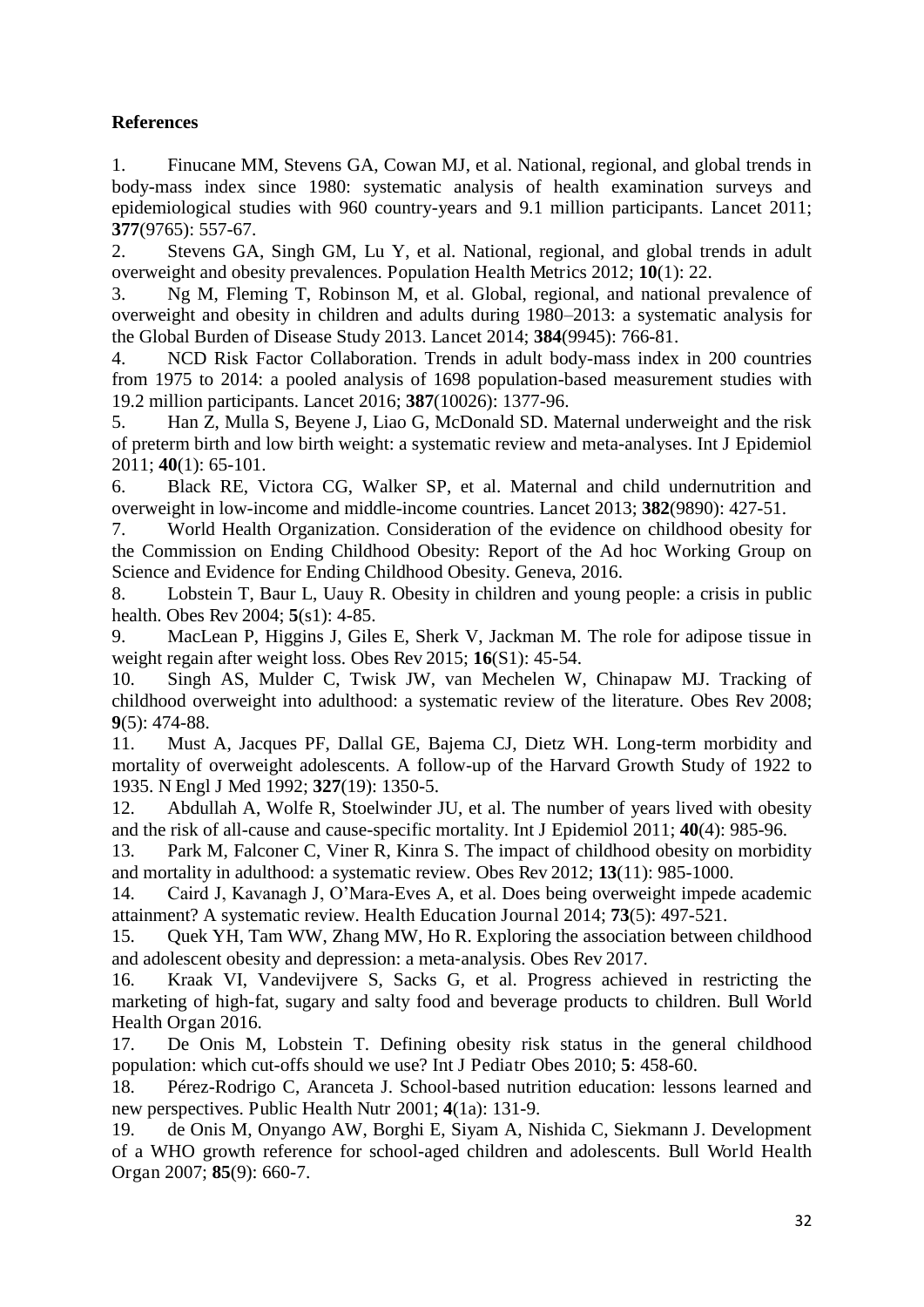20. Popkin BM, Conde W, Hou N, Monteiro C. Is there a lag globally in overweight trends for children compared with adults? Obesity (Silver Spring) 2006; **14**(10): 1846-53.

21. Danaei G, Finucane MM, Lin JK, et al. National, regional, and global trends in systolic blood pressure since 1980: systematic analysis of health examination surveys and epidemiological studies with 786 country-years and 5.4 million participants. Lancet 2011; **377**(9765): 568-77.

22. Danaei G, Finucane MM, Lu Y, et al. National, regional, and global trends in fasting plasma glucose and diabetes prevalence since 1980: systematic analysis of health examination surveys and epidemiological studies with 370 country-years and 2· 7 million participants. Lancet 2011; **378**(9785): 31-40.

23. Farzadfar F, Finucane MM, Danaei G, et al. National, regional, and global trends in serum total cholesterol since 1980: systematic analysis of health examination surveys and epidemiological studies with 321 country-years and 3· 0 million participants. Lancet 2011; **377**(9765): 578-86.

24. Gorber SC, Tremblay M, Moher D, Gorber B. A comparison of direct vs. self-report measures for assessing height, weight and body mass index: a systematic review. Obes Rev 2007; **8**(4): 307-26.

25. Ezzati M, Martin H, Skjold S, Vander Hoorn S, Murray CJ. Trends in national and state-level obesity in the USA after correction for self-report bias: analysis of health surveys. J R Soc Med 2006; **99**(5): 250-7.

26. Hayes AJ, Clarke PM, Lung TW. Change in bias in self-reported body mass index in Australia between 1995 and 2008 and the evaluation of correction equations. Population Health Metrics 2011; **9**(1): 53.

27. Finucane MM, Paciorek CJ, Danaei G, Ezzati M. Bayesian estimation of populationlevel trends in measures of health status. Stat Sci 2014; **29**(1): 18-25.

28. NCD Risk Factor Collaboration. Worldwide trends in diabetes since 1980: a pooled analysis of 751 population-based studies with 4.4 million participants. Lancet 2016; **387**(10027): 1513-30.

29. NCD Risk Factor Collaboration. A century of trends in adult human height. eLife 2016; **5**: e13410.

30. NCD Risk Factor Collaboration. Worldwide trends in blood pressure from 1975 to 2015: a pooled analysis of 1479 population-based measurement studies with 19.1 million participants. Lancet 2017; **389**(10064): 37-55.

31. Danaei G, Singh GM, Paciorek CJ, et al. The global cardiovascular risk transition: associations of four metabolic risk factors with macroeconomic variables in 1980 and 2008. Circulation 2013; **127**: 1493-502.

32. Ahmad OB, Boschi-Pinto C, Lopez AD, Murray CJ, Lozano R, Inoue M. Age standardization of rates: a new WHO standard. Geneva: World Health Organization; 2001. p. 1-14.

33. Wabitsch M, Moss A, Kromeyer-Hauschild K. Unexpected plateauing of childhood obesity rates in developed countries. BMC Medicine 2014; **12**(1): 17.

34. Olds T, Maher C, Zumin S, et al. Evidence that the prevalence of childhood overweight is plateauing: data from nine countries. Int J Pediatr Obes 2011; **6**(5-6): 342-60.

35. Rokholm B, Baker JL, Sørensen TIA. The levelling off of the obesity epidemic since the year 1999–a review of evidence and perspectives. Obes Rev 2010; **11**(12): 835-46.

36. Muthuri SK, Francis CE, Wachira L-JM, et al. Evidence of an overweight/obesity transition among school-aged children and youth in Sub-Saharan Africa: a systematic review. PLoS One 2014; **9**(3): e92846.